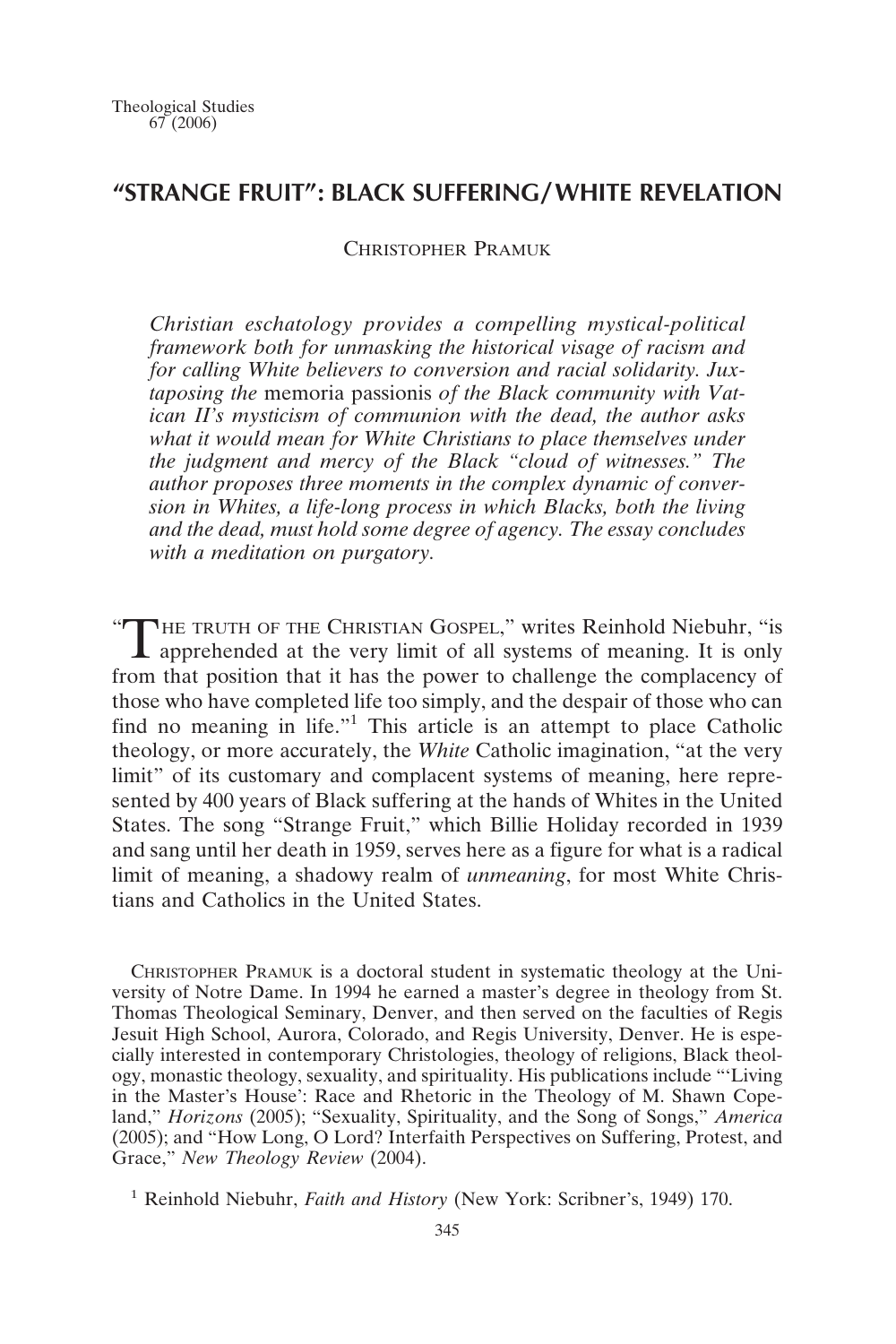Black bodies swinging in the southern trees Strange fruit hanging from the poplar trees Pastoral scene of the gallant south The bulging eyes and the twisted mouth.<sup>2</sup>

The images confronting the White listener in this song—inseparable from their embodiment in Holiday's performance—share something of what feminist theology calls the "abject": "that site of simultaneous fascination and repulsion based on proximity to something that neither maintains the distance of an object nor attains identity with oneself as a subject."3 For Christians whose imaginations have been deeply formed by the liturgical remembrance of Jesus' passion, "Strange Fruit" cannot help but resonate in the same disarmingly "negative space"<sup>4</sup> as the haunting Negro spiritual, "Were You There When They Crucified My Lord?" For in the lynching site, just as in the darkness of Good Friday, we behold in fear and trembling the historical irruption of irrational violence and evil, the senseless horror of "man's inhumanity to man." Like the cross of Jesus, "Strange Fruit" functions as a locus of a negative contrast experience: it is revelatory in the first place of *what should not be*. 5

But quite unlike the Holy Week narrative of Jesus' violent death, which ushers its hearers year after year into a glorious Easter coda, "Strange Fruit" in no way allows for such a latent promise and hope. There is no remainder concept that permits any honest participant in the song to ap-

<sup>2</sup> Lewis Allan (a.k.a. Abel Meeropol), "Strange Fruit" (1940); Billie Holiday, *Essential Recordings*, Hip-O Records B0007X9U2Y.

<sup>3</sup> Catherine Keller, *Apocalypse Now and Then* (Boston: Beacon, 1996) 23, citing Julia Kristeva. The abject sets us "on edge" (at the *eschaton*)—a privileged locus,

 $4$  On "negative capability" and "negative space" see Nathan Mitchell, "The Cross" That Spoke," in *The Cross in Christian Tradition: From Paul to Bonaventure*, ed.

 $<sup>5</sup>$  The revelatory dimension of a negative contrast experience—as in liturgical,</sup> artistic, or narrative *anamnesis*—resides in its integral, participatory (not merely passive or "objective") dynamic: it is deep, evocative, moving. Just as the Holy Week liturgy is not merely performance but engaged participation, anyone who listens honestly to "Strange Fruit" is drawn not merely into a performance, but into communion with a living and ongoing history, i.e., a real presence. See Edward Schillebeeckx, *Church: The Human Story of God* (New York: Crossroad, 1990) 5–6; *God the Future of Man* (New York: Sheed and Ward, 1968) 153–54; *Jesus: An Experiment in Christology* (New York: Seabury, 1979) 621–22. For the transcendental framework operative here, and generally presupposed in this study, see Thomas F. O'Meara, "Toward a Subjective Theology of Revelation," *Theological Studies* 36 (1975) 401–27; note especially the language of God as "Presence" and as "Eschatological Summoner" (408–12).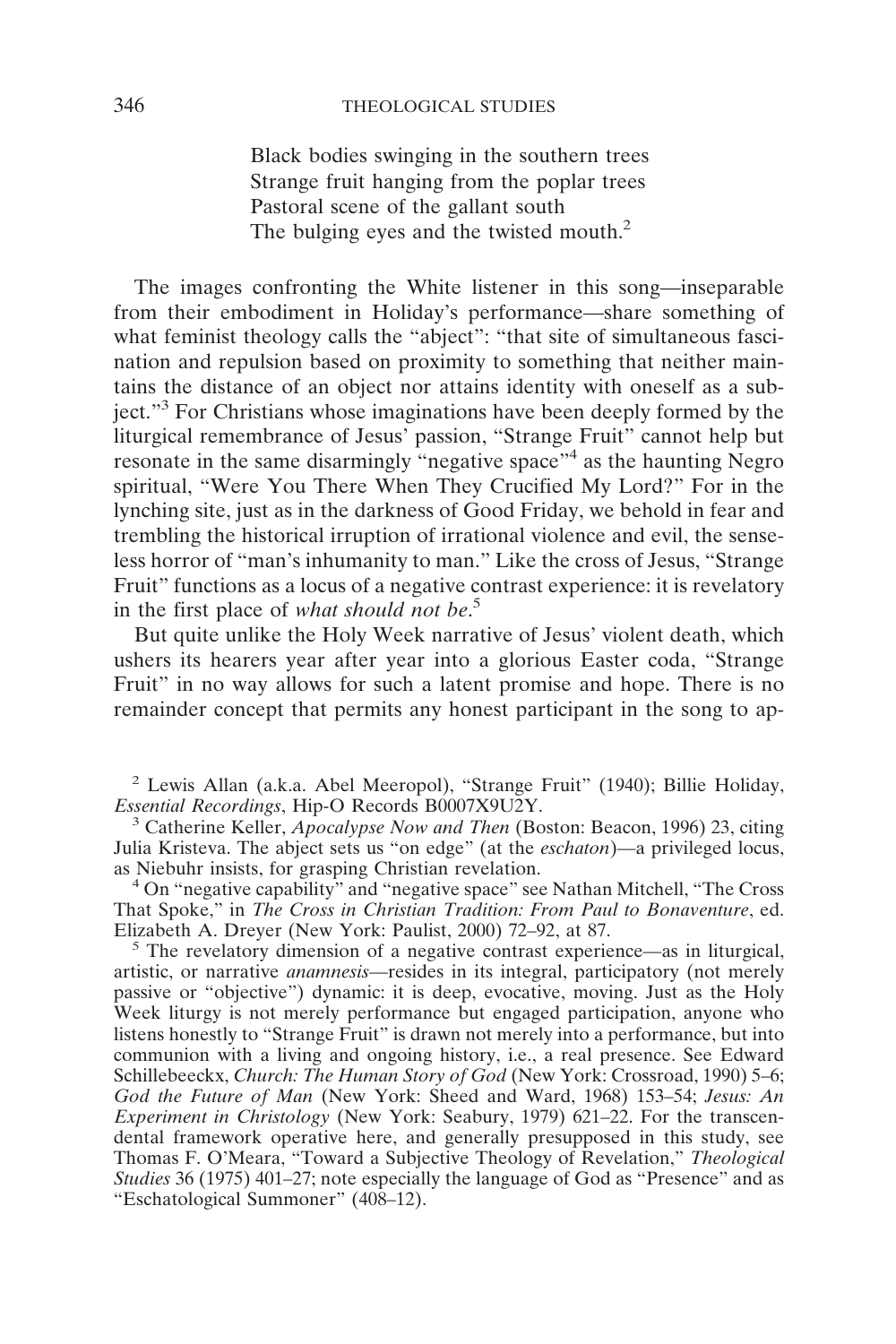prehend some fragment of meaning (cleansing, redemptive, esthetic) in such a scene of horrific suffering. Indeed, Holiday's rendering painfully dismantles any temptation to soothe the song's sting through some cleansing counternarrative, as in, "Well, thank God things are much better now." Above all, the song disintegrates the White mythos of America, the myth of innocence, in "the sudden smell of burning flesh." Further still, like gas chambers in the heart of Christian Europe, the specter of magnolia trees turned into gallows in "the gallant south" casts an accusatory shadow over White American Christianity and White Catholicism.<sup>6</sup>

"Strange Fruit" thus serves to dramatically frame the questions motivating this investigation. Can White American Christians reconcile their own histories and, indeed, their faith in the gospel, with their eyes fully open on this "strange and bitter crop"? In Catholic terms, what would it mean for us to live in "communion" with this particular "cloud of witnesses"? For at least four decades Black theologians have been asking their White colleagues to subject themselves to such questions.<sup>7</sup> They have asked us, in other words, to place ourselves at the Niebuhrian limit of every racist, apathetic, individualist, or complacent framework of White hope and, in doing so, to transcend all culturally constructed limitations on Christian solidarity and love. The question at hand then is this: Does the *memoria passionis* of the Black community, which haunts the graveyards at the edge of every White system of meaning, hold revelatory, even salvific meaning for White believers? Can and should the dangerous memory of Black suffering function somehow as a source of White revelation? The answer, I believe, is a firm yes, and this article attempts to justify that answer.<sup>8</sup>

#### **METHOD AND CONTEXT**

To locate salvific meaning in the disruptive narratives of the Black community is, in the first place, to accept the "hermeneutical role of the oppressed" with a rather deadly seriousness. It is to try to fuse into one

<sup>6</sup> Black Catholic historian Cyprian Davis writes: "Slavery is the anvil on which the African American Catholic community was forged. Contrary to what many Catholics think, the Catholic church in the South was implicated in slavery as an institution among the laity, the religious orders, and all ranks of the clergy. Black Catholic slaves supplied the labor and the skilled workmanship that built the antebellum Catholic church" (*The History of Black Catholics in the United States*

 $\frac{1}{\sqrt{N}}$  Of course the appeal reaches back much further than this if we recall the witness of Sojourner Truth, Frederick Douglas, W. E. B. Du Bois, and all those who, from the earliest days of slavery, have prophetically confronted White Christians (and the framers of American democracy) with their sins and hypocrisy.

 $8$  To justify is not the same as to prove. As an exploration in eschatology, my thesis appeals above all to the realm of religious hope and imagination.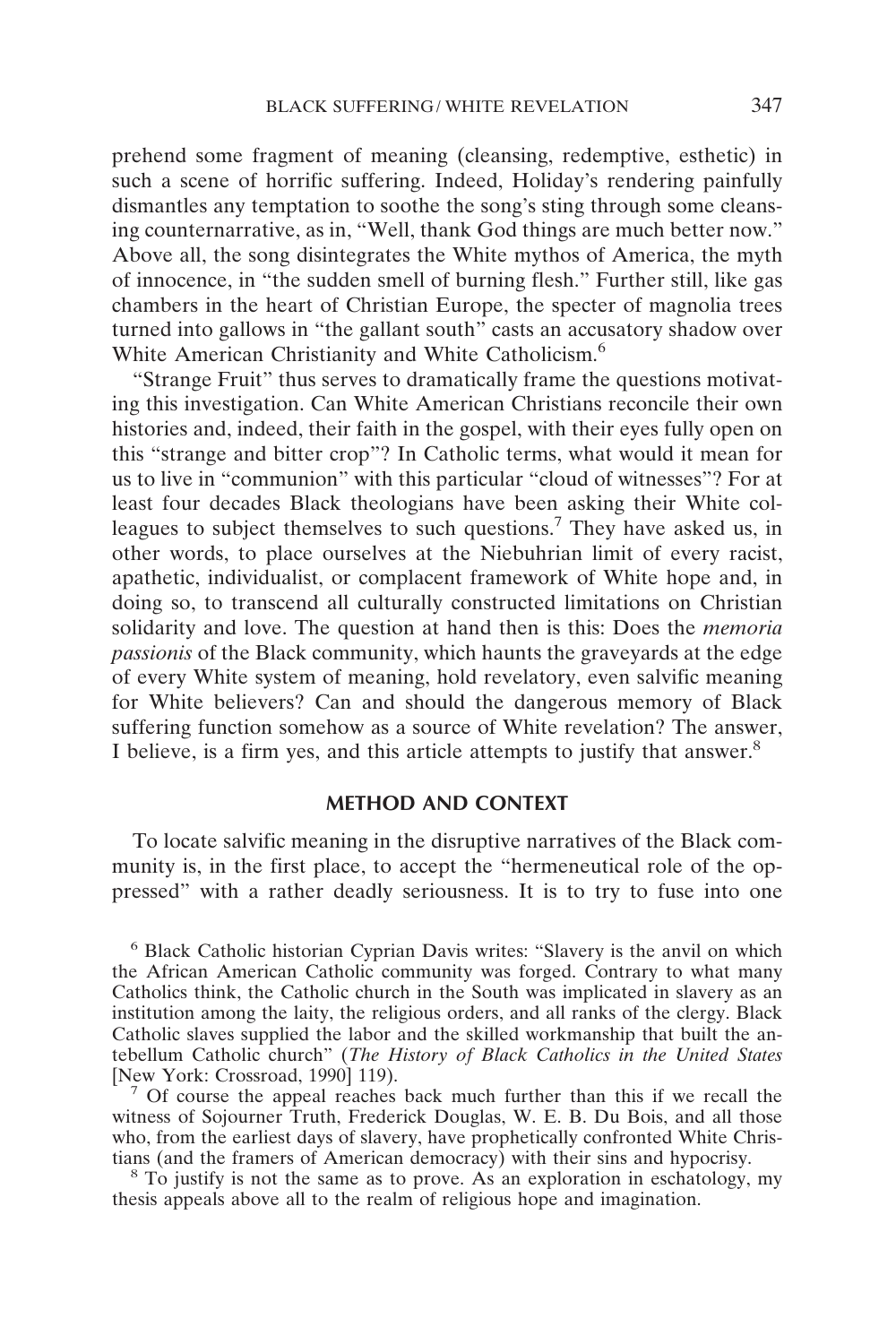imaginative landscape the Black memory of the ancestors with the church's memory of Jesus, that is, to behold in this "strange fruit" no less than "the hidden Christ."<sup>9</sup> I am suggesting not merely a rhetorical juxtaposition but an eschatological identification. If this identification is well outside the limits of customary "White" Christianity, it is decidedly *not* beyond the pale of the Catholic theological imagination, as John Connolly has shown. He has argued persuasively that Black theology challenges White theologians to move beyond a method of correlation to "paradigmatic reconstruction."<sup>10</sup> While he has attempted a "revision of the White American Catholic theology of revelation," I am attempting a *re-visioning* of Catholic eschatology, with special attention to Vatican II's dogmatic constitution *Lumen gentium* and its vision of mystical communion with the dead.

With the word *re-visioning* I mean to highlight the somewhat fluid and even experimental tenor of eschatology, which plays out in images, hopes, and fears—that is, at the edges of rationality—more than in stable concepts. Part 1 of this article lays out the features of eschatology that I have in mind here, and begins to orient the experience of the Black community in that framework. Part 2 examines the strong resonance between Black theology and Catholic eschatology as expressed in *Lumen gentium*, the common thread being the notion of mystical-political communion with the ancestors, or "the living dead." Part 3 shifts the focus to White believers and considers the complex dialectic of guilt and reconciliation for White Christians: What might it mean for Whites to place themselves under the judgment and tutelage of the Black "cloud of witnesses"? In part 4, I suggest a "re-visioning" of the Catholic doctrine of purgatory that might account for the Christian hope in both a comprehensive and just salvation, a vision that imagines the lynched and "crucified peoples" not only as recipients but as agents in the eschatological "antechamber" of salvation.

The context of this study is the contemporary social and religious landscape of the United States. It hardly needs to be demonstrated that the centuries-long harvest of "strange fruit" continues to reverberate bitterly in

<sup>9</sup> As will be noted below, the association of Black suffering with Jesus does not rest on the uniqueness or essentialization of Black suffering, but rather its (ongoing) scope and intensity. William David Hart makes this point, while noting that prior to the Civil War the victims of lynching were predominantly White. See his review of *Terror and Triumph: The Nature of Black Religion* by Anthony B. Pinn

<sup>10</sup> John R. Connolly, "Revelation as Liberation from Oppression: Black Theology's Challenge for American Catholic Theology," *Horizons* 26:2 (1999) 232–52, at 235. Connolly draws the terms "hermeneutical role of the oppressed" and "paradigmatic reconstruction" from Francis Schüssler Fiorenza, in *Systematic Theology: Roman Catholic Perspectives*, 2 vols., ed. Francis Schüssler Fiorenza and John P. Galvin, (Minneapolis: Fortress, 1991) 1:74, 79, 84.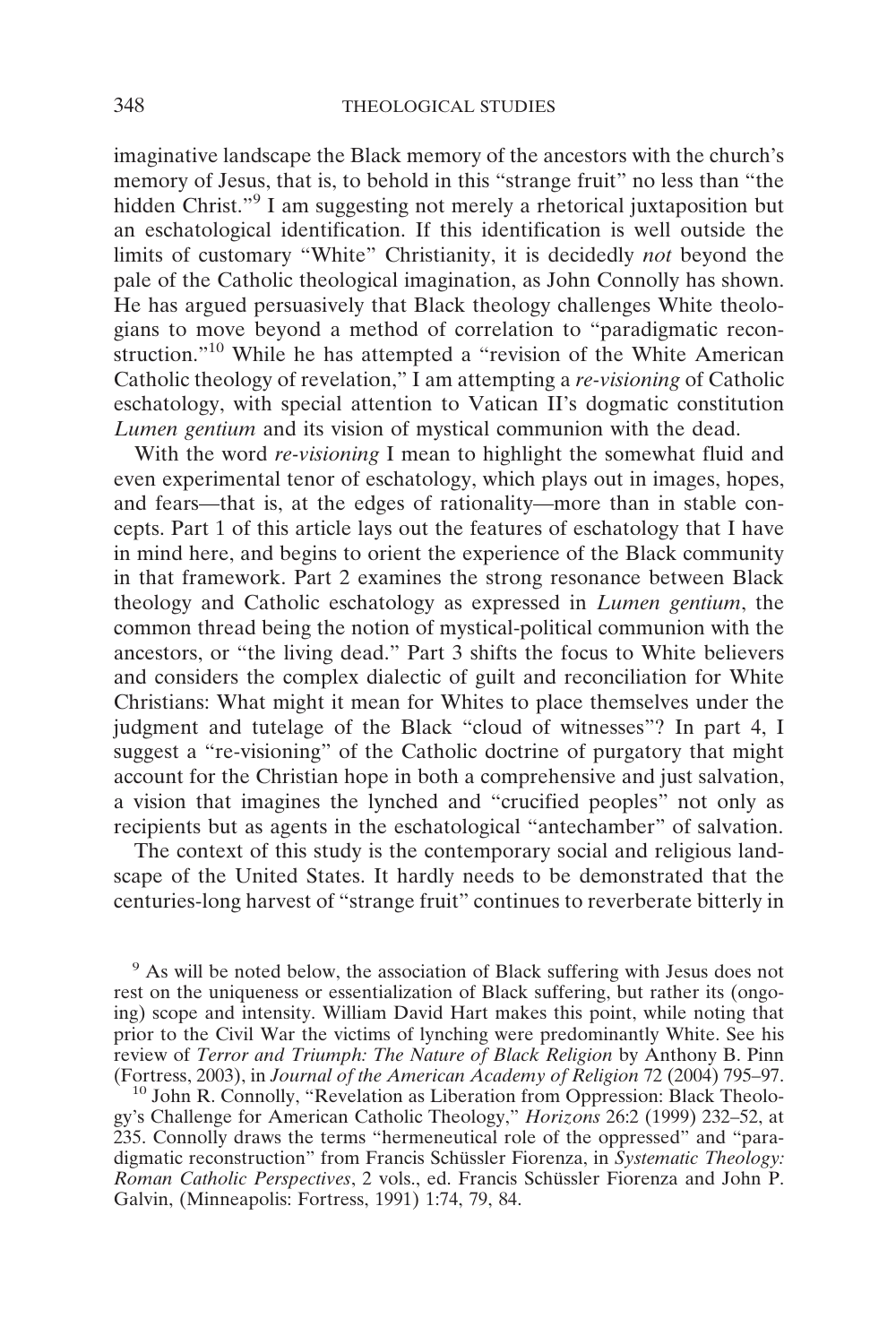the memories, fortunes, and fears of countless Americans, peoples of every race and social background, in both urban and rural communities across the land. This article represents one constructive attempt to sow a seed of hope for racial reconciliation here "on earth," just as it will be "in heaven," where God beckons all peoples beyond a history still awash in the blood of too much senseless suffering.11

#### **ESCHATOLOGY AND THE CATHOLIC IMAGINATION**

### **"From that time on, Jesus began to preach and say, 'Repent, for the Kingdom of Heaven is at hand'" (Matt 4:17).**

Eschatology pertains not only to "things hoped for" at the end of days; it also looks for reverberations of ultimate hope now, for glimpses ("mustard seeds") of salvation in the present. Indeed, many theologians argue that the symbols of Christian hope—resurrection, salvation, heaven, utopia—are meaningless, ideological, or flatly oppressive without foretastes or concrete realizations of them in history. The argument is especially persuasive from the viewpoint of those countless millions of persons relegated to the margins and trash heaps of history. Catholic womanist theologian M. Shawn Copeland speaks for these "wretched of the earth" when she writes: "The anguish of the victims of history and the demands of authentic solidarity plead for the presence of the supernatural in the concrete."12 Copeland identifies the victims of history directly with the Mystical Body of Christ, "a body of broken bones."13 Her appeal to the symbol of the Mystical Body is just one example in contemporary Catholic theology of an

 $11$ <sup>11</sup> The present context also includes my own social location as a White, middle class, Catholic theologian, whose upbringing has afforded all the privileges frequently and arbitrarily bestowed on my race in this country. In other words, when W. E. B. Du Bois describes the "double-consciousness" of being a Negro in America, I can only bow my head in distant wonder. Yet I have also known the joys of friendship and prayer alongside Blacks in integrated Catholic parishes. The value of this contact for me—first, simply as a human being, and second, as a theologian can hardly be overstated. Moreover, sustained study of African American theological literature convinces me that its conjunction with Catholic thought should no longer come as a surprise. No one puts a finer point on this conviction than Jon Nilson in his address to colleagues at the Catholic Theological Society of America, "Confessions of a White Catholic Racist Theologian" (*Origins* 33 [2003] 130–38).

<sup>12</sup> M. Shawn Copeland, "The New Anthropological Subject at the Heart of the Mystical Body of Christ," in Catholic Theological Society of America, *Proceedings*

<sup>13</sup> The image is borrowed from Thomas Merton, who frequently identifies the victims of history with the broken body of Christ. See Merton's *New Seeds of Contemplation* (New York: New Directions, 1961) 70–79; also "Le Devot Christ," in his *Bread in the Wilderness* (New York: New Directions, 1953) 1.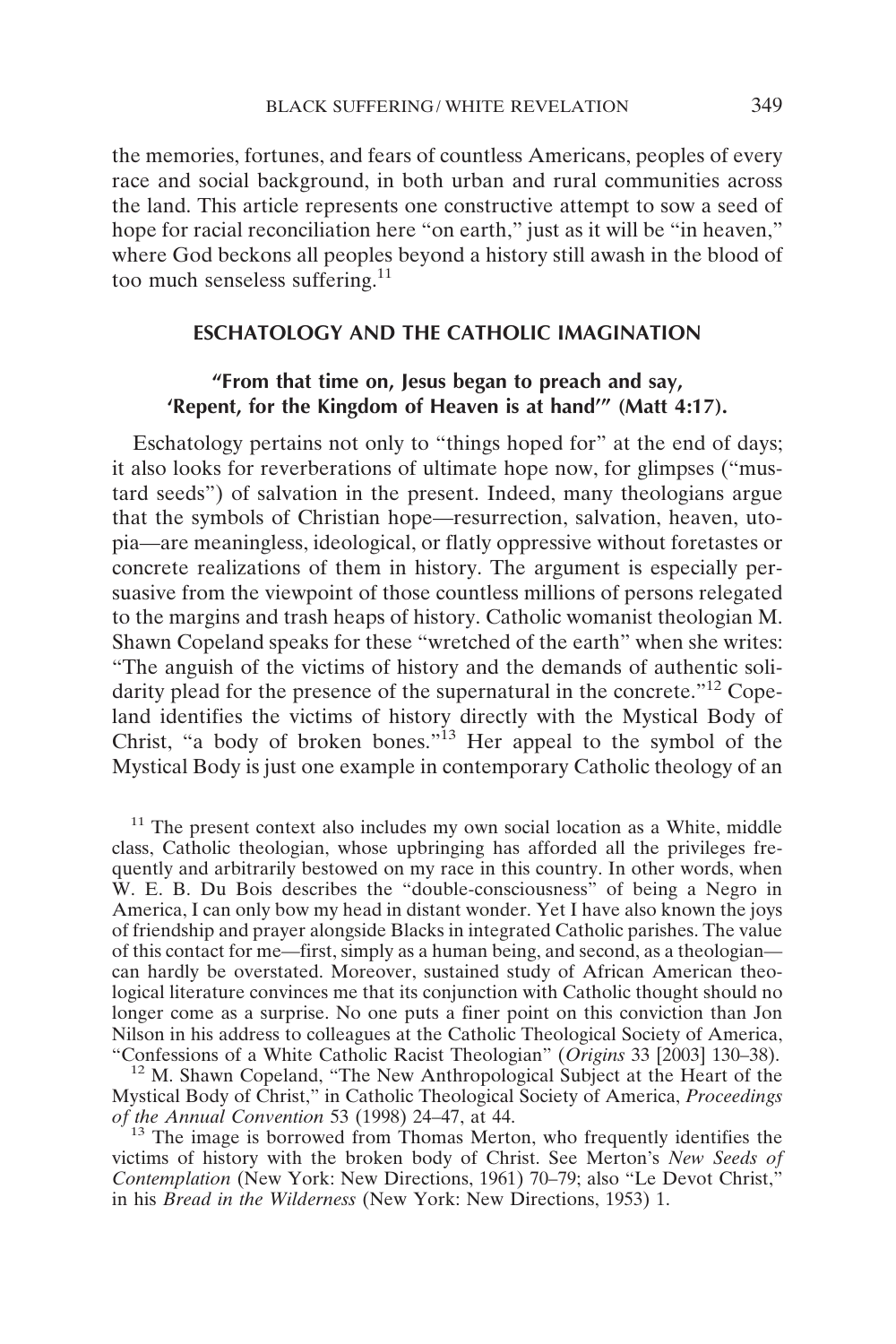appeal to "the eschatological at the core of the concrete."<sup>14</sup> In her eschatological reading of history the ongoing scourges of racism, sexism, classism, and militarism mark no less than the crucifixion of Christ, never-ceasing, before our eyes.

Eschatology thus envisioned from the dark underbelly of history puts a marked emphasis on hope for transformation now, and less so in an absolute future shrouded from our eyes. For White Euro-American Christians—that is, those who by and large have enjoyed life from the upper tier of history—the view from below exposes the complacent fault line between privatistic hope (for me) and universal hope (for all the world). If our eyes are even half-open, in other words, the world's suffering forces on us an obvious question: How big must my hope be? Is it enough to hope only for myself or my own "tribe," for people I love and people that look and think like me? Should not Christian hope, rather, break open the imagination toward a truly catholic hope that includes the lost, the vanquished, the nonsubjects of history? What can believing or hoping in the resurrected Christ mean unless still-crucified persons also have a reason to hope, unless my hope becomes a non-egocentric hope for them?<sup>15</sup>

The hope I have in mind here is therefore both a mystical and a political hope. Thomas Merton, in a journal entry of March 7, 1964, wrote about this kind of hope:

I am coming to see clearly the great importance of the concept of "realized eschatology"—the transformation of life and of human relations by Christ *now* (rather than an eschatology focused on future cosmic events . . .). Realized eschatology is the heart of genuine Christian humanism and hence its tremendous importance for the Christian peace effort, for example. The presence of the Holy Spirit, the call to repentance, the call to see Christ in Man, the presence of the redeeming power of the Cross in the sacraments: these belong to the "last age," which we are in. But all these do not reveal their significance without a Christian Mission to peace, the preaching of the Gospel of unity, peace, and mercy, the reconciliation of man with man, and so with God. . . . By this activity of the Church the work of God is mysteriously accomplished in the world.<sup>16</sup>

It is no accident that eschatology was foremost on Merton's mind in 1964, nor that he inscribed these words just days after his grim reflection on "the stupor of the Church," including its "treatment of Negroes in the

<sup>14</sup> Copeland, "New Anthropological Subject" 44.<br><sup>15</sup> Thus Jon Sobrino writes: "Those for whom their own death is the basic scandal and hope of their own survival their greatest problem—however reasonable this may be—will have not a specifically Christian hope or one that stems from Jesus' resurrection but an egocentric hope" **(***Christ the Liberator* [Maryknoll, N.Y.: Orbis,

<sup>16</sup> Thomas Merton, *The Intimate Merton: His Life from His Journals*, ed. Patrick Hart and Jonathan Montaldo (New York: HarperCollins, 1999) 216–17.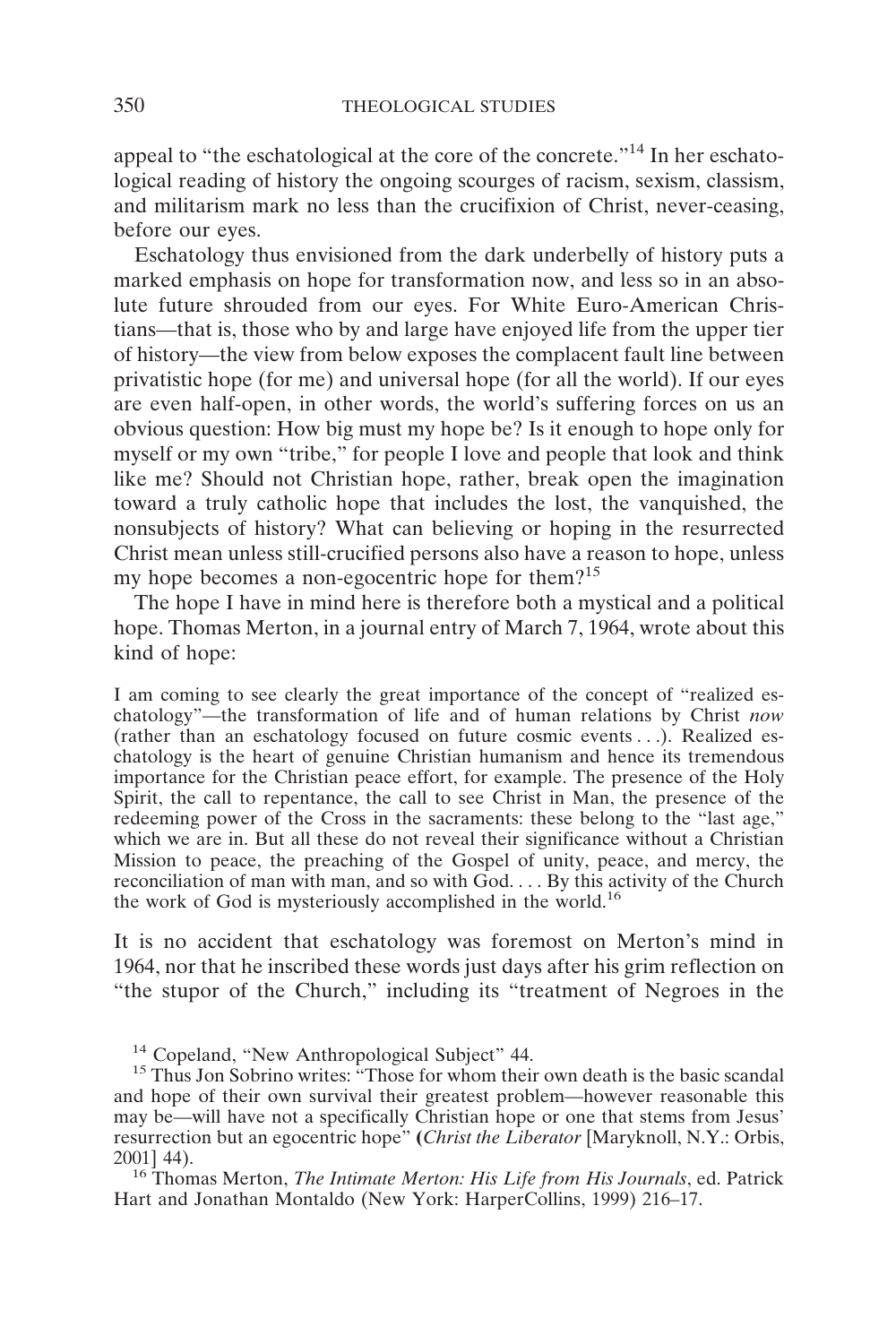United States."17 To return to the concrete historical edge or *eschaton* of this study, let us dwell for a moment longer in this period of the early 1960s, and juxtapose two remarkable events that at the time may have seemed worlds apart.

### **"A Cloud of Witnesses"**

Forty years ago, all across the Southern United States, White policemen and national guardsmen were turning attack dogs, rifles, and water cannons onto unarmed protestors. Black churches were bombed, Black families terrorized in their homes, and young African American men were still being hung from trees. On April 16, 1963, sitting alone in a jail cell in Birmingham, Alabama, Martin Luther King, Jr., scribbled down one of the most important Christian ecclesiological documents of the 20th century. In the electrifying "Letter from Birmingham City Jail"—addressed to eight, prominent, White Southern clergymen—King refers to Christians who were suffering in the cause of justice as "leaven in the lump of the race."<sup>18</sup>

Just two years later and a continent away, the Roman Catholic Church at Vatican II employed the same biblical metaphor in describing itself and its relationship to the modern world: The church is "a leaven and, as it were, the soul of human society<sup>"19</sup>; it is "a most certain seed of unity, hope and salvation for the whole human race."<sup>20</sup> Even more striking is the mystical, eschatological vision of *Lumen gentium*. Here the church is described as a people of God living in palpable communion with all who have died before us in the faith: "In the lives of those companions of ours in the human condition who are more perfectly transformed into the image of Christ . . . God shows, vividly, to humanity his presence and his face. He speaks to us in them and offers us a sign of his kingdom, to which we are powerfully attracted, *so great a cloud of witnesses are we given* and such an affirmation of the truth of the Gospel."<sup>21</sup>

Chapter seven of *Lumen gentium* puts forward a stunning vision of "the pilgrim church" walking in unity with all "the brothers and sisters who sleep in the peace of Christ." Death in no way interrupts the communion

 $17$  Ibid. In an entry of May 16, 1961, Merton writes of King and the Montgomery bus boycott: "Certainly here is something Christian in the history of our time" (ibid. 173). <sup>18</sup> Martin Luther King, Jr., "Letter from Birmingham City Jail," in *A Testament*

*of Hope: The Essential Writings and Speeches of Martin Luther King, Jr.*, ed. James<br>Melvin Washington (New York: HarperSanFrancisco, 1986) 289–302, at 300.

<sup>19</sup> Gaudium et spes no. 40, in Vatican Council II: Constitutions, Decrees, Decla*rations*, ed. Austin Flannery, rev. trans. in inclusive language (New York: Costello,

 $\frac{20}{21}$ *Lumen gentium* no. 9; see also no. 4. <sup>21</sup> Ibid. no. 50 (emphasis added).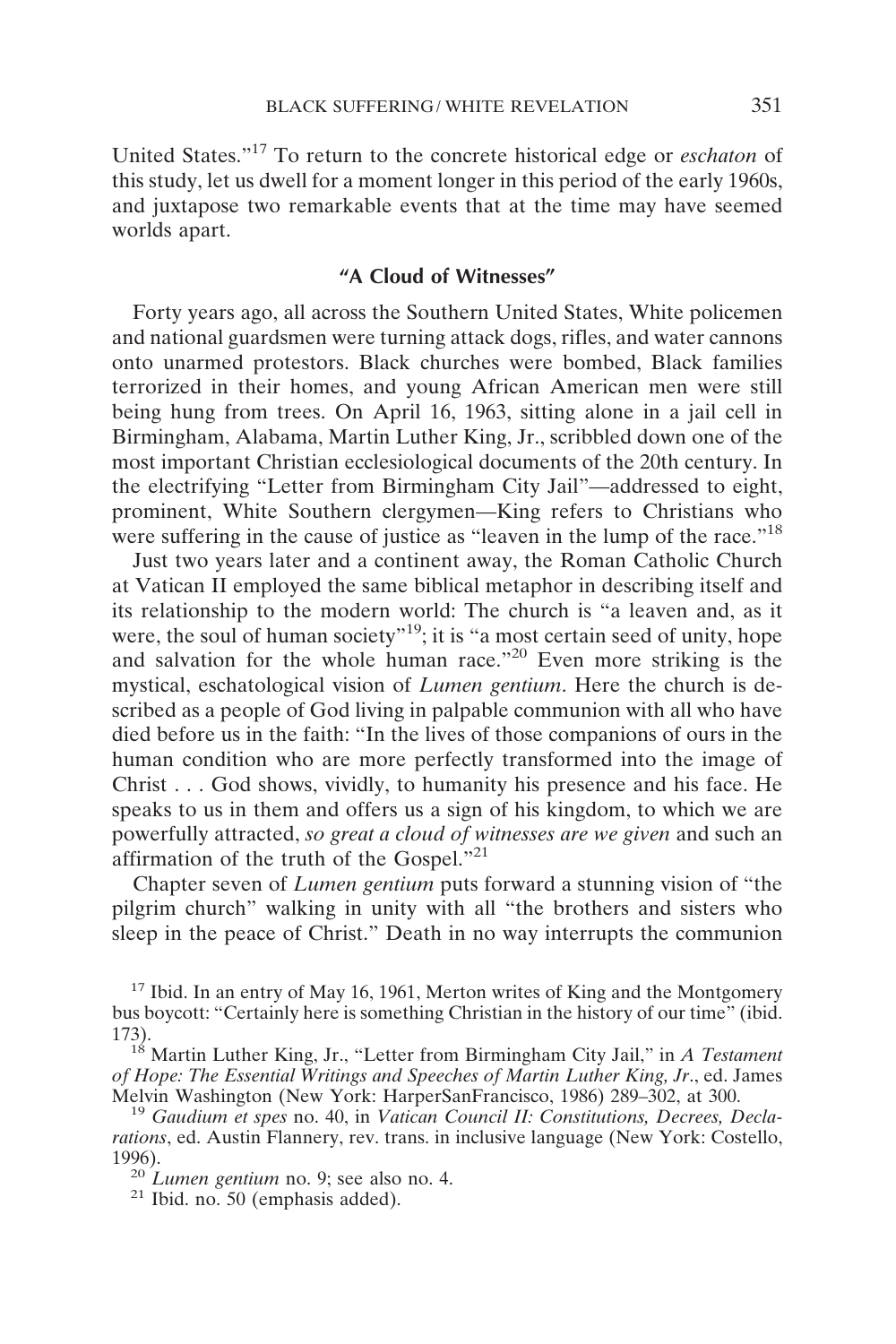experienced between earthly "wayfarers" and those who have passed over, "but on the contrary, according to the constant faith of the church, this union is reinforced by an exchange of spiritual goods."<sup>22</sup> What is meant by this "exchange"? On this earthly side of death's veil, so to speak, "those who dwell in heaven . . . add to the nobility of the worship that the church offers to God here on earth"; on the other side, "they do not cease to intercede with the Father for us." But whether we are wayfarers on earth or in heaven, all of us "share in the same love of God and our neighbor, and we all sing the same hymn of glory to our God."<sup>23</sup>

In the context of an American Catholic Church reeling from multiple crises, the language of *Lumen gentium* may sound embarrassingly lofty, even unrecognizable. Who today, we may ask, offers by their witness a sign of God's reign such that "we are powerfully attracted" and drawn vividly to "the truth of the Gospel"? Where does the American church in our day find eschatological reverberations of the "image of Christ"? Where do we encounter Spirit-filled communities and saints? Surely a not-too-distant answer is found in that Birmingham jail cell 40 years ago, and, to be sure, in the uncommon faithfulness of Black Christians and Black Catholics in the United States for over 400 years. That particular cloud of witnesses*,* filled to bursting with the faces of millions of victims (and luminous survivors) of slavery and racism—the very face of Christ*—*forms the backdrop for the remainder of this article.

## **BLACK THEOLOGY AND COMMUNION WITH THE DEAD**<sup>24</sup>

African American Christianity, of course, has its own vibrant tradition of respect for the dead, and testifies to an equally arresting experience of the "exchange of spiritual goods" between the living community and its ancestors in the faith. We turn now to the vital role that the memory of the dead—their living presence, rather—plays in Black spirituality and in the theology that arises from it.

### **Ancestors in Afro and Black Religion**

In traditional African cultures, writes John Mbiti, the ancestors are "the living dead," that is, "they are still living within the active memory of a

<sup>22</sup> Ibid. no. 49. <sup>23</sup> Ibid. <sup>23</sup> Ibid. <sup>24</sup> By "Black theology" I mean the "Black theology of liberation," with roots in the Civil Rights and Black Power movements, the thought of Martin Luther King, Jr., and James Cone, the genesis of which closely parallels that of Latin American liberation theology. For the relationship between these two traditions, see Jamie T. Phelps, "Communion Ecclesiology and Black Liberation Theology," *Theological Studies* 61 (2000) 672–99, at 685–88. Here I will also draw from the eschatology of Latin American and European thinkers such as Jon Sobrino and Johann Baptist Metz.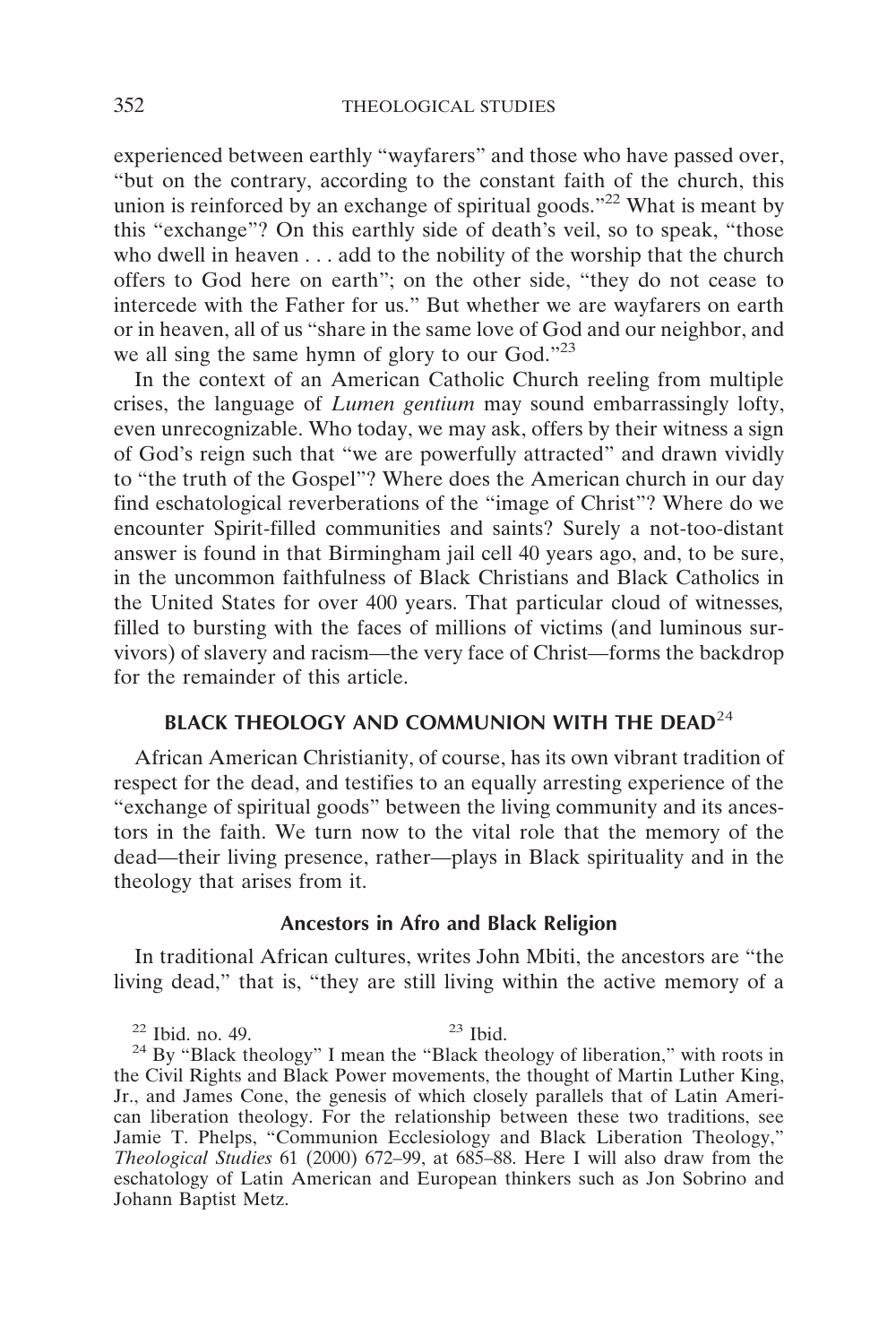family or a community and interact with them even though dead."<sup>25</sup> The veneration of ancestors in African religion should not be confused, as it often is by Westerners, with worship and adoration, although, to be sure, "the line between popular piety and veneration of the ancestors is very thin."<sup>26</sup> Clearly there is a strong resonance here with Christian piety surrounding the communion of saints, and it is no surprise to find a rich blending of these thought-forms in the slave religion of the New World. In both belief systems, "a bond of solidarity has been established between the living and the dead."<sup>27</sup>

It is striking how many Negro spirituals and even contemporary gospel songs express sentiments about "going home" and meeting up with the dead in heaven.

> Swing low, sweet chariot Comin' for to carry me home If you get there before I do, Comin' for to carry me home Jess tell all my friends I'm acomin' too, Comin' for to carry me home.<sup>28</sup>

Given the horrific context of slavery and, for many, the ongoing enslavement to poverty and hopelessness in the U.S., the longing for a better life after death expressed in these songs cannot be downplayed.29 Still, the sense of solidarity with the dead is not simply the anticipation of a future hope, a far-off home "over the river Jordan." The line between heaven and earth is much more fluid. Just as in *Lumen gentium*, for the Black church, too, the future hope of reunion with the dead lives alongside a palpable sense of their presence to the community now, even if they now dwell just that side of the river. And so the very act of singing, "Tell all my friends I'm acomin' too," takes place already in the presence of "all my friends" in heaven. The song summons the living dead to make ready a place in heaven, but it also reminds the earthly church here and now that it is not alone.

<sup>25</sup> Robert E. Hood, *Must God Remain Greek? Afro Cultures and God-Talk*

(Minneapolis: Fortress, 1990) 221.  $^{27}$  Ibid. 231.  $^{28}$  "Swing Low, Sweet Chariot," traditional Afro-American spiritual, melody by Harry Thacker Burleigh (1866–1949).

 $^{29}$  This bleaker side of longing for the afterlife—i.e., as an escape from unbearable, inhuman surroundings—is well documented, as will be seen below, in the books of Jewish author, teacher, and social activist Jonathan Kozol. See especially his *Amazing Grace: The Lives of Children and the Conscience of a Nation* (New York: Crown, 1995).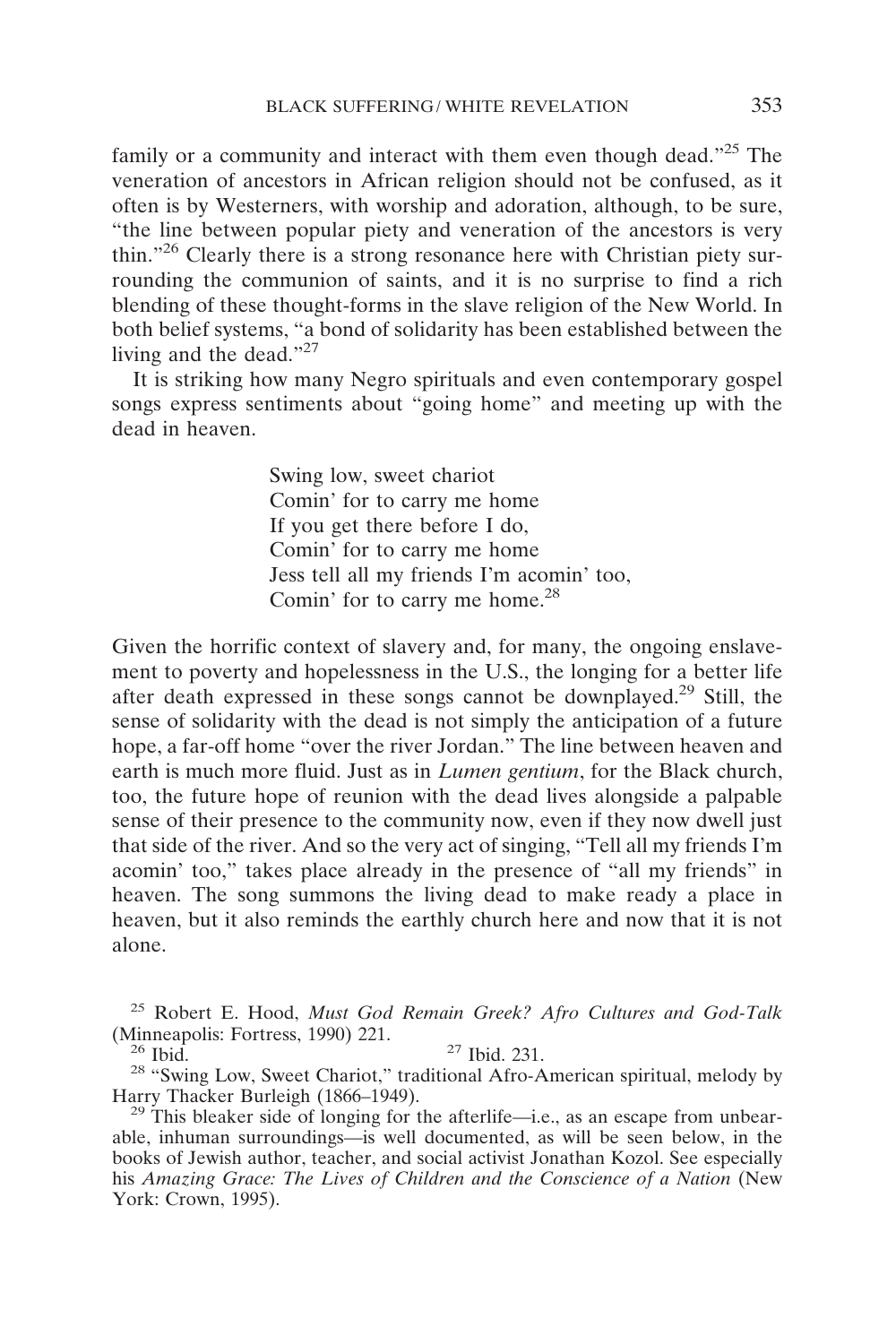#### **The Memory and Authority of the Victims**

In the spirituality of the Black church, the dead are indeed the living dead, and their presence is guaranteed through memory. But for African Americans the memory of the dead is largely a *memoria passionis*, and this casts the community of the dead with a distinctive role, a certain *kind* of presence. What has been said of Auschwitz also applies to the crimes against humanity that spiral forth from slavery like a plague. As Copeland has written, "the memory of the victims of such malevolence pleads with us<sup>30</sup> to make right the wrongs of history, to ensure that "Never again!" will human beings subject one another to such unspeakable crimes. Central to the methodology of Black theology, then, is the principle of remembrance, or what German theologian Johann Baptist Metz calls "dangerous memory."<sup>31</sup> The stubborn refusal to forget the victims, both before God and before the victors of history, requires Black theology to stand on the margins and "speak truth to power." It means the exposure of every systemic and subtle form of White amnesia, including that within the church.<sup>32</sup> Just as for Christian theology in the wake of the Holocaust, for Black theology the names and numbers of the dead bear revelatory, theological meaning.

By contrast, while most Anglo and European theologians have wrestled with the existential aporia of the Shoah and even the plight of Latin American peoples in their struggle for justice, they have yet to acknowledge the Black face of suffering right in their midst. Jamie Phelps compares the silence of U.S. Catholic theologians on racism to that of leading German intellectuals during the rise of Nazism against the Jews. Can such a comparison be dismissed as brash, rhetorical overkill? Jon Nilson insists that Phelps's accusation "is more than justified by Basil Davidson's conclusion that the slave trade 'cost Africa at least 50 million souls.'"<sup>33</sup> He continues: "[It] is more than justified by the extremes of suffering endured by the kidnapped Africans and their descendants for 244 years of legalized slavery; it is more than justified by the 71 years of oppression and discrimination known as Jim Crow; more than justified by the 51 of those same years

 $30$  Copeland, "New Anthropological Subject" 16.<br> $31$  With the notions of narrative, solidarity, and "dangerous memory," Metz provides a crucial bridge between European and Black theology. See especially his "On the Way to a Postidealist Theology," in Johannes B. Metz, *A Passion for God: The Mystical-Political Dimension of Christianity*, trans. J. Matthew Ashley (New York: Paulist, 1998) 30–53.<br><sup>32</sup> "Most marginalized and oppressed peoples," Phelps writes, "passionately de-

sire to be in union with one another and all of humankind and creation. Yet true community is only possible if it is founded in the radical truth of our personal and collective history of joy and sorrow" (Phelps, "Communion Ecclesiology" 695). <sup>33</sup> Nilson, "Confessions" 131.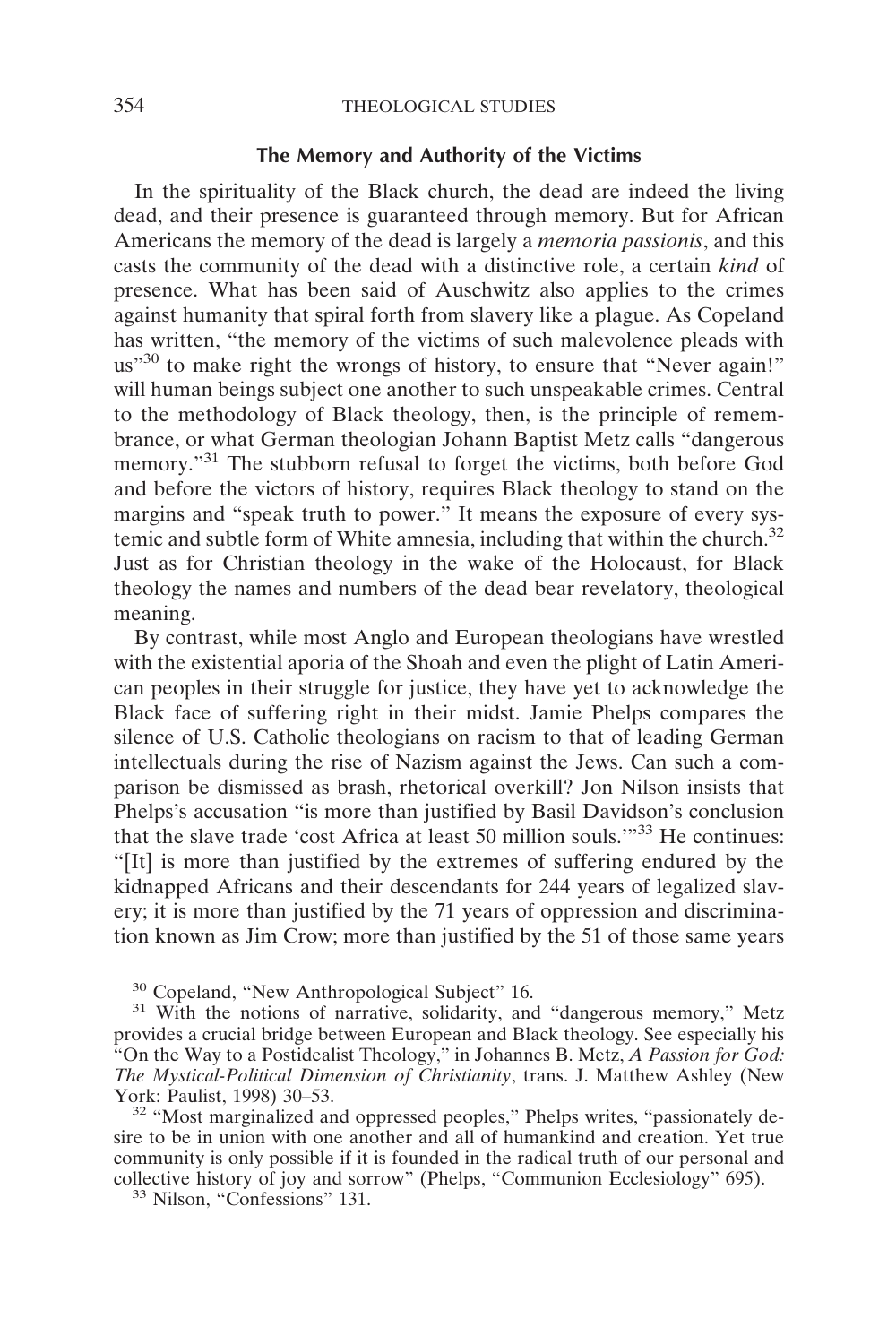during which one Black person was lynched about every 2.5 days somewhere in the United States 'at the hands of persons unknown'; and more than justified because racism continues to infect our country today."<sup>34</sup>

Because Black ecclesiology is shaped by the particular memories buried in such horrific numbers, narrative takes a central place in the life of the community. Through their stories, the ancestors claim a theological authority marked by uncommon fidelity to the church and, above all, hope in the midst of darkness. Their texts—the slave narratives, the Negro spirituals, the documents and oral histories of the Civil Rights Movement, African American literature—function alongside the Christian Scriptures as a kind of contemporary canon, a living record of recent salvation history and the Spirit's liberating power even in the deep valley of suffering.

#### **Mystical-Political Solidarity with the Dead**

Black theology interprets the gospel beatitude of thirsting for justice as an age-old thirst that afflicts both the living and the dead. This radically undivided and *unforgetting* scope of concern is what Metz calls the "mystical-political" dimension of Christianity: "Blessed are they who hunger and thirst for the universal justice of God that applies to everyone, to the living and dead, to suffering present and past. Passionate interest in this undivided justice of God is a constitutive part of witnessing to God. It is at the same time mystical and political: mystical, because it does not give up its interest in the salvation of past, unreconciled suffering; political, because it is precisely this interest in universal justice that continually commits it to justice among the living."35 For Martin Luther King, Jr., the weary *memoria passionis* of the Black community was exactly the reason why Blacks, indeed, why America, could not wait for justice any longer. "We have waited for more than 340 years for our constitutional and God-given rights."<sup>36</sup> King's community, the "we" of his imagination, is clearly a mystical-political community of both the living and the dead. "Three hundred years of humiliation, abuse and deprivation cannot be expected to find voice in a whisper."<sup>37</sup>

The electrifying, sometimes confrontational use of language by King and other Black thinkers (witness Malcolm X) illustrates the dangerous, po-

<sup>34</sup> Ibid. Catholic theologian Mary Doak rightly expands the horizon of historical oppression even further: "the genocide committed against Native Americans is also a foundational American sin." See Mary C. Doak, "Cornel West's Challenge to the Catholic Evasion of Black Theology," *Theological Studies* 63 (2002) 87-106, n. 34.

<sup>&</sup>lt;sup>35</sup> Metz, *Passion for God* 162.<br><sup>36</sup> King, "Letter from Birmingham City Jail" 292.<br><sup>37</sup> Martin Luther King, Jr., *Why We Can't Wait*, cited in *A Testament of Hope* 519.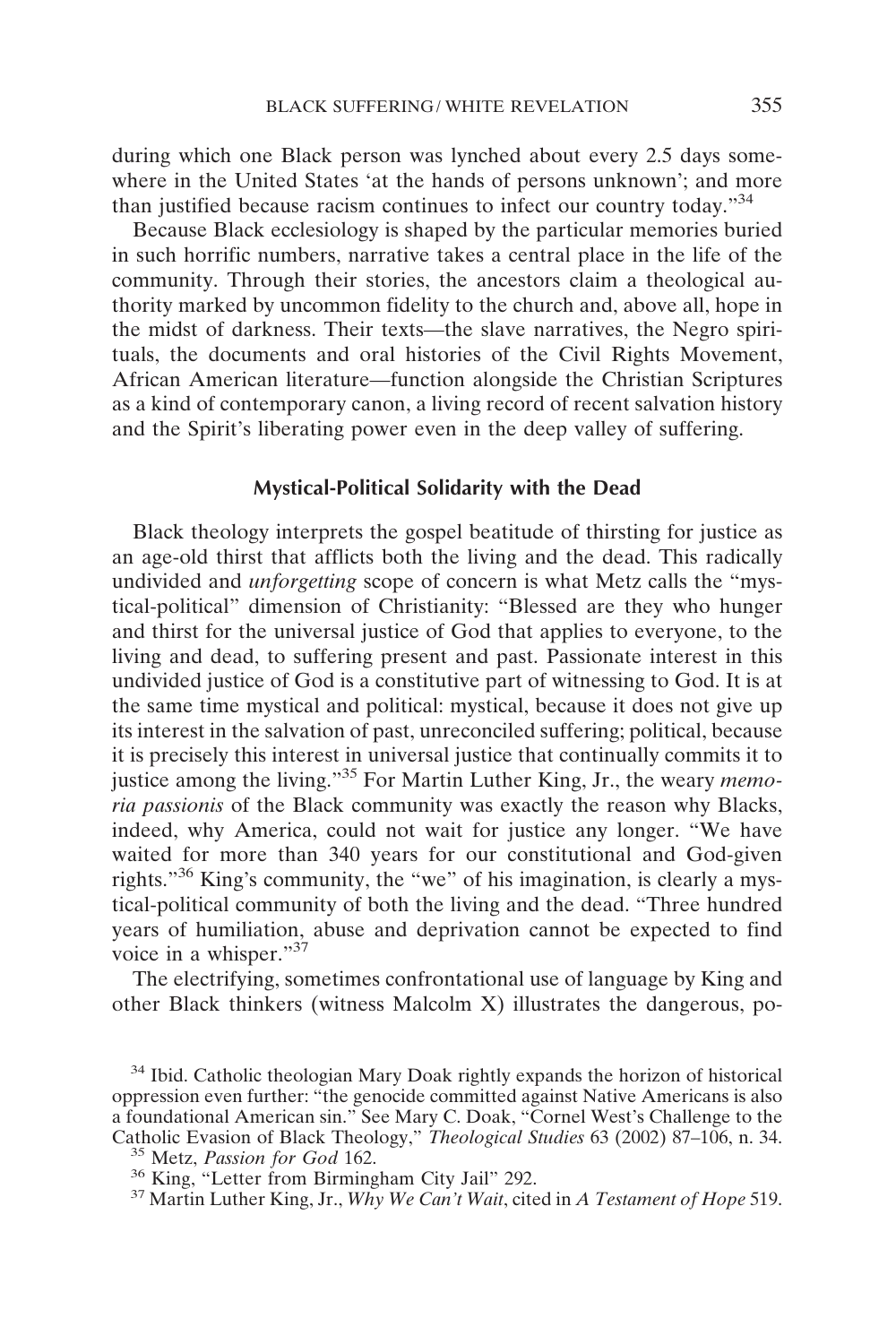tentially volatile, and politically transforming character of this particular cloud of witnesses. Put simply, the mystical cloud of the dead may not always represent a benevolent presence, a festival of friends. As Mbiti observes of African religion, the living dead "can be troublesome"; "they are wanted and not-wanted";<sup>38</sup> they are respected, in part, out of fear. During liturgies in El Salvador, after every name spoken in the litany of missing and murdered human beings, the community shouts out, "Presente!" Just so, when we invoke through memory and prayer the cloud filled with millions of souls torn from Africa, surely it becomes a threatening storm cloud, an accusing portent. To the degree that the dead are kept alive in communal memory—a highly selective practice—their presence calls the living into account. They hover over history not only as guides and companions, but as judges.<sup>39</sup>

### **Martyrdom and the Naming of the Dead**

To whom does the church look for a sign of God's reign such that we are drawn powerfully to the gospel? According to *Lumen gentium*, while all those who have died in faith show us the face of Christ, it is the martyrs who give "the greatest testimony of love to everyone, especially their persecutors."<sup>40</sup> Martyrdom marks the church publicly and sacramentally with the humility of Christ. Its grace is linked especially to the office of the bishops, the shepherds of Christ's flock "who should not be afraid to lay down their lives for their sheep."41 If one of the fruits of fidelity to the church's mission is the martyrdom of its shepherds, surely in both King and Archbishop Oscar Romero the church of the Americas has seen the face of Christ<sup>42</sup>

<sup>38</sup> Cited in Hood, *Must God Remain Greek?* 221.<br><sup>39</sup> Keller recalls the Ghost Dance in Leslie Marmon Silko's *Almanac of the Dead*: "We dance and we do not forget all the others before us, the little children and the old women who fought and who died, resisting the invaders and destroyers of Mother Earth! . . . The spirits are outraged! They demand justice! The spirits are furious!'.... The line between justice and vengeance is subtle, since the needed changes will *feel* like hell to those who benefit most from injustice: the collapse of their privilege is its own punishment" (Keller, *Apocalypse Now and Then* 58). Here one sees the "dangerous" (i.e., potentially pathological) role of memory as *ressentiment*, so also the fault line between "liberation" and "reconciliation" exposed. We will revisit this point below in the Catholic doctrine of purgatory.

<sup>40</sup> *Lumen gentium* no. 42.  $\frac{41 \text{ Ibid. no. } 41$ ; also no. 7.  $\frac{42 \text{ Tragically}}{2}$  Tragically, by far most of the victimizers in the oppressive contexts of both King (North America) and Romero (Latin America) have been Christians. Of course there are countless more anonymous witnesses to the kind of martyrdom suffered by King and Romero, both from Christian and non-Christian ranks. Jon Sobrino calls such victims "Jesus martyrs" because they have died, if not for Christ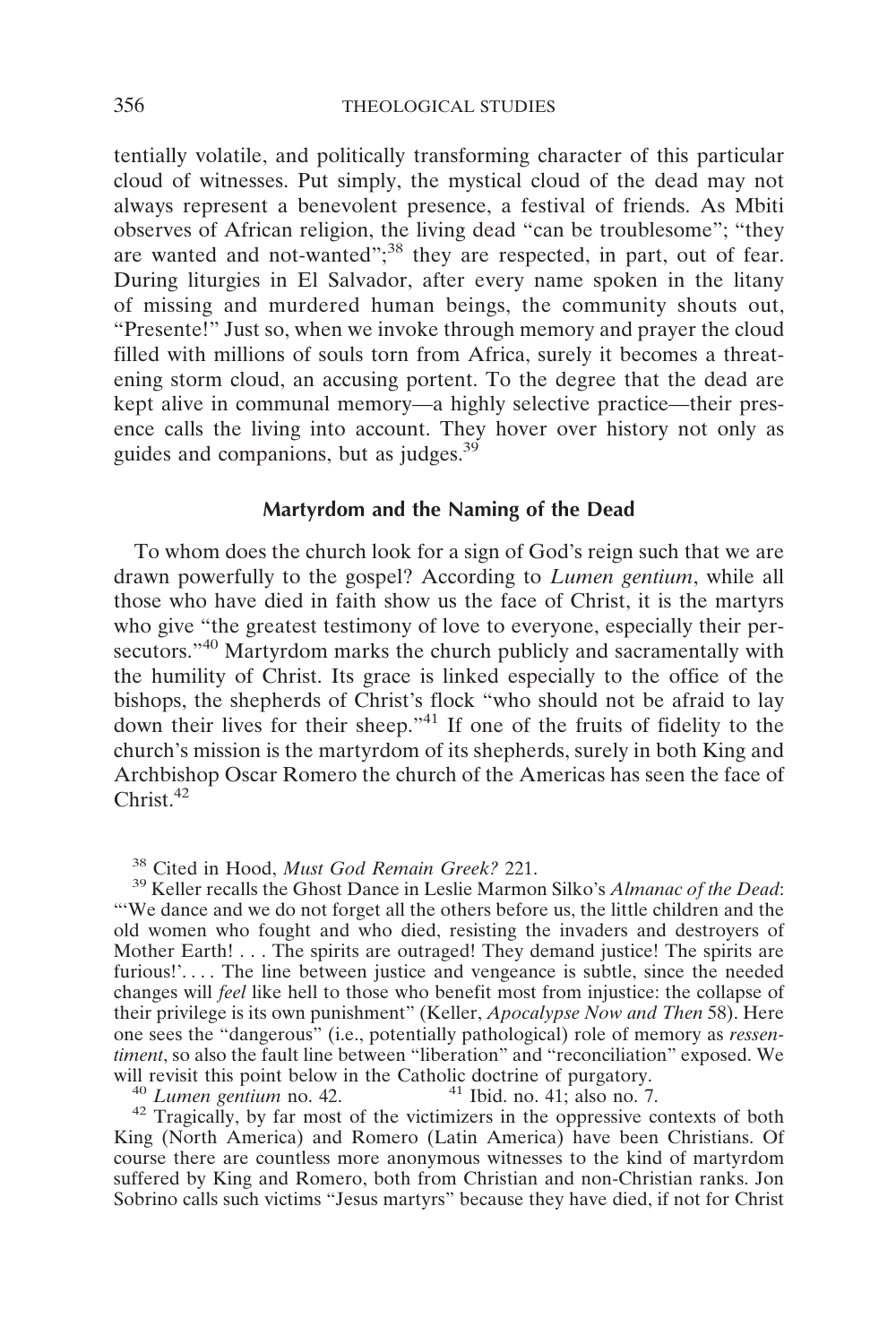But it is not only the traditionally defined martyrs in whom the church recognizes the likeness of Jesus. *Lumen gentium* expands the boundaries of witness: "Similarly, the church encompasses with its love all those who are afflicted by human infirmity and it recognizes in those who are poor and who suffer, the likeness of its poor and suffering founder."<sup>43</sup> The church cannot fail to recognize Jesus, then, directly and vividly, in the cruelty that deals death to millions of human beings, "especially children, in the form of poverty, exclusion, wars, massacres, in the everyday form of hunger in sub-Saharan countries and in some regions of Asia, of deaths from AIDS, particularly those of children, who are in no way to blame."<sup>44</sup> With Vatican II, both Black and Latin American liberation theologians underscore the theological significance of these masses of people by giving them a name that is, by identifying them explicitly with Jesus, the crucified one, the suffering servant of Yahweh.<sup>45</sup>

Giving the forgotten dead a name is no small matter, as Salvadoran Jesuit theologian Jon Sobrino insists. It both expresses the love God has for them, and, as a first act of reparation, it aims to prevent "a monumental scandal: the silence that closes over them in our world."<sup>46</sup> But more importantly, it is *for us* an act of faith. "It means not only conferring 'dignity' on the dead but seeing a saving power in them: they summon to conversion, bring light and salvation."<sup>47</sup> As we have seen, this is precisely how the cloud of witnesses functions in Black theology. When the souls of Africa and all those who have borne the dehumanizing blows of racism are conjoined with the suffering face of Christ, who can fail to be moved, Black or White? They call us to conversion, light, and salvation.

### **The Dialectic of White Conversion**

"The God of our ancestors raised Jesus, though you had him killed by hanging him on a tree" (Acts 5:30). In this terse proclamation there resides

or because of Christ, then *like* Jesus and for the cause of Jesus, insofar as they were murdered for their solidarity with the poor (Jon Sobrino et al., ed., *Rethinking*

<sup>&</sup>lt;sup>43</sup> *Lumen gentium* no. 8. <sup>44</sup> Sobrino, *Rethinking Martyrdom* 9.<br><sup>45</sup> Black theologian Joseph Washington has applied the biblical term "suffering" servant" to the African American community, although this move is not without critics. See William R. Jones, *Is God a White Racist? A Preamble to Black Theology* (Boston: Beacon, 1998) 79–97. Prior to his own martyrdom, Jesuit Ignacio Ellacuría described his fellow Salvadorans as a "crucified people," "whom the sin of the world continues to deprive of any human features, whom the powers of this world continue stripping of everything, wresting his life from him as long as he lives" (cited in Sobrino, *Rethinking Martyrdom* 18). <sup>46</sup> Ibid. 21. <sup>47</sup> Ibid.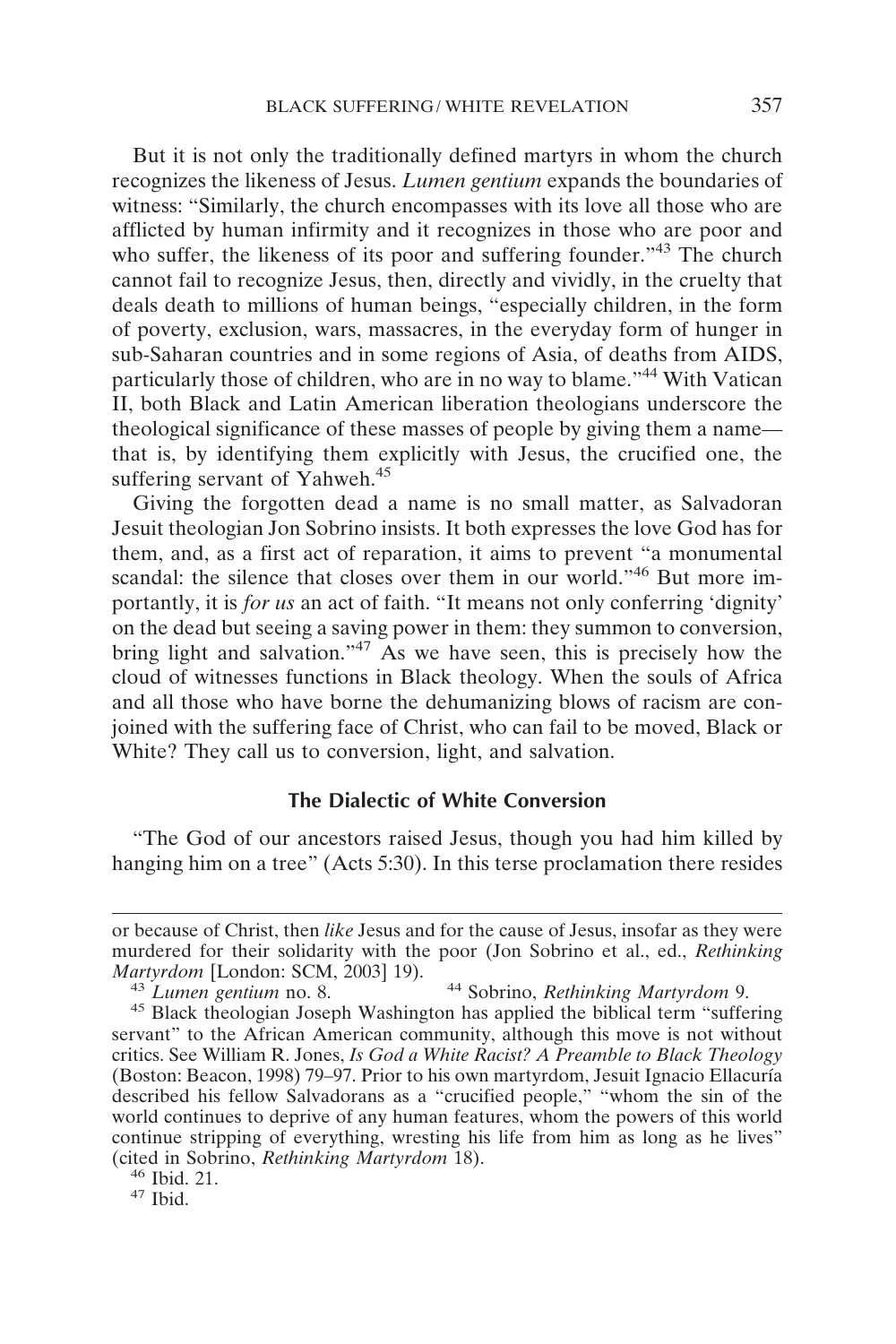an entire soteriology. Though deeply paradoxical—the reality it unveils is both wonderful and terrible—it claims unequivocally to be "good news" both for the one raised and for those of whom it is said, "You killed him." Somewhere in this dialectic we have to locate the White believer sitting at the feet of Black suffering.

White Christians may accept that what is at stake in race relations is not political correctness but our very relationship with God, that is, salvation. Whites may also be persuaded that the preferential option for the poor and systematically oppressed is not added on, but is integral to Christian faith. To be "moved" by the dead means little if we are not literally moved to discipleship, political engagement, and solidarity. But to begin with the demand for praxis may be to leap too quickly over its necessary seedbed: the experience of genuine conversion to the other. In New Testament imagery, how does one move from a condition of blindness to sight?

What is patently clear is that we are not capable of moving ourselves. Though we can ask for liberation, it comes finally as a gift, and not only from "the God of our ancestors" but perhaps, too, from the ancestors themselves, from all those human beings whom White hegemony and violence has hung on a tree. The second half of this article tries to take seriously the dynamic of conversion in Whites, a lifelong process in which Blacks—both the living and the living dead—must hold some degree of agency, that is, they must become subjects.

#### **BLACK SUFFERING/ WHITE REVELATION**<sup>48</sup>

One of the most striking characteristics of the church described by *Lumen gentium* is Christ-like poverty, suffering, and humility. The climactic final paragraph of no. 8 begins with the words of St. Augustine, the great African father of the church. It is, in my view, a hauntingly prophetic description of the Black church that looks to Augustine as a forebear. "The church, 'like a stranger in a foreign land, presses forward amid the persecutions of the world and the consolations of God,' announcing the cross and death of the Lord until he comes. But by the power of the risen Lord it is given strength to overcome, in patience and in love, its sorrows and its difficulties, both those that are from within and those that are from without, so that it may reveal in the world, faithfully, although with shadows, the mystery of its Lord until, in the end, it shall be manifested in full

<sup>48</sup> What follows presumes Anselm's definition of theology as "faith seeking understanding," i.e., we may experience something as deeply true prior to our capacity to explain it. As an exercise of the religious imagination, eschatology mediates truth in a manner much more akin to art or poetry than to science. Yet understanding can come through the stammering effort to express a communal intuition conceptually, i.e., theologically.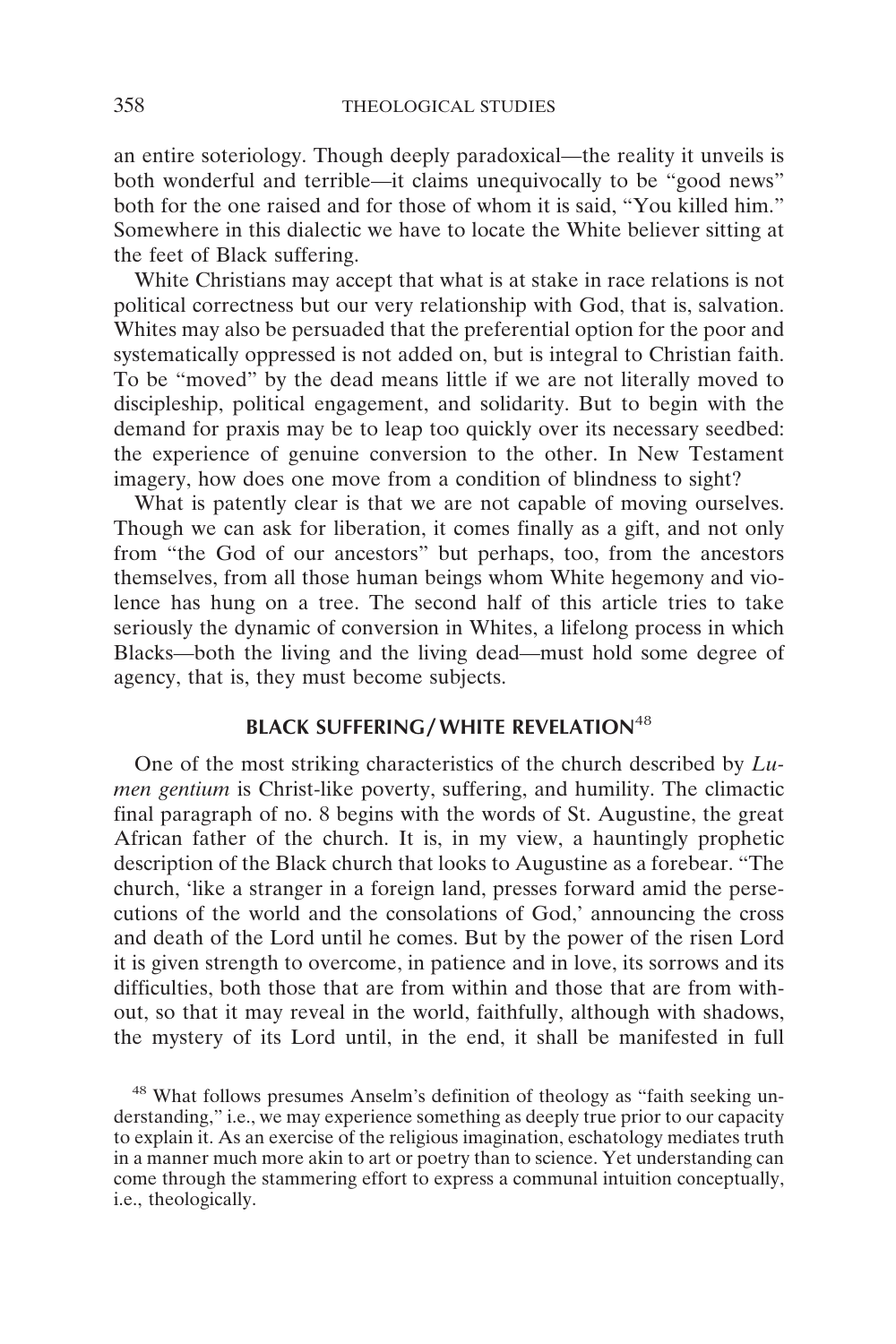light."<sup>49</sup> One can identify this passage with the Black church on the basis of historical fact—"like a stranger in a foreign land"*—*and do so without romanticizing the Black community or ignoring its limitations and failings.<sup>50</sup> By contrast, it would seem to require a great deal of sentimentality to find in no. 8 even the remotest family resemblance—"he emptied himself, taking the nature of a slave"—in the relatively affluent White churches of middle-class America and Europe.

In saying this, I do not suggest that "the African American experience" is monolithic, or that "Black experience" is ontologically bound by suffering.51 Nor can my purpose here be to dramatize Black suffering (or White racism) with a litany of statistics drawn from social scientific analysis. Those who resist my basic thesis would probably not, in any case, be swayed by such information. My point is this: Even if the greater "family resemblance" of Blacks to the suffering Christ is granted, it remains to be explored how Whites might appropriate such an identification, if inclined to do so at all. This is not only a question for eschatology but, as the title of this article suggests, the theology of revelation.

As Connolly has observed, revelation grasped from the underside of history has an inescapably dialectical structure: God's unveiling is liberation for some; for others, it is judgment, and a call to conversion.<sup>52</sup> I think it is fair to say that most Whites—perhaps especially the most liberallyminded like myself—are "too ambiguous" to understand or judge themselves in the milieu of a racist society.<sup>53</sup> As a culturally constructed form of

<sup>49</sup> *Lumen gentium* no. 8; cf. *Unitatis redintegratio* no. 7.<br><sup>50</sup> Significantly, Black theology has a strong tradition of self-critique. See James Cone, *Martin and Malcolm and America* (Maryknoll, N.Y.: Orbis, 1991) 272–87, 300–303. Many contributors to *Black Faith and Public Talk: Critical Essays on James H. Cone's Black Theology and Black Power*, ed. Dwight N. Hopkins (Maryknoll, N.Y.: Orbis, 1999) view Cone's work through a critical lens, and William Jones describes his own project as an "internal critique" of Black theology.

 $51$  The "ontology" of race and victimization is clearly a contentious subject in race discourse in the United States, both within and between racial groups. Emilie M. Townes, for example, worries about a "rhetoric of victimization" in Black literature and speech that "fails to acknowledge the individual and collective choices we make in how we live our lives—even in the midst of death-dealing socio-economic and cultural realities" (Emilie M. Townes, "Searching for Paradise in a World of Theme Parks," in *Black Faith and Public Talk* 105–25, at 116); see also Victor Anderson's critique of womanist and Black theological hermeneutics, *Beyond Ontological*

<sup>52</sup> Connolly, "Revelation as Liberation" 248.<br><sup>53</sup> Niebuhr writes: "Man in his strength and in his weakness is too ambiguous to understand himself, unless his rational analyses are rooted in a faith that he is comprehended from beyond the ambiguities of his own understanding." For Niebuhr, revelation "will not be convincing except to the soul which has found the profoundest enigma of existence not in the evil surrounding it *but in itself.*" Rev-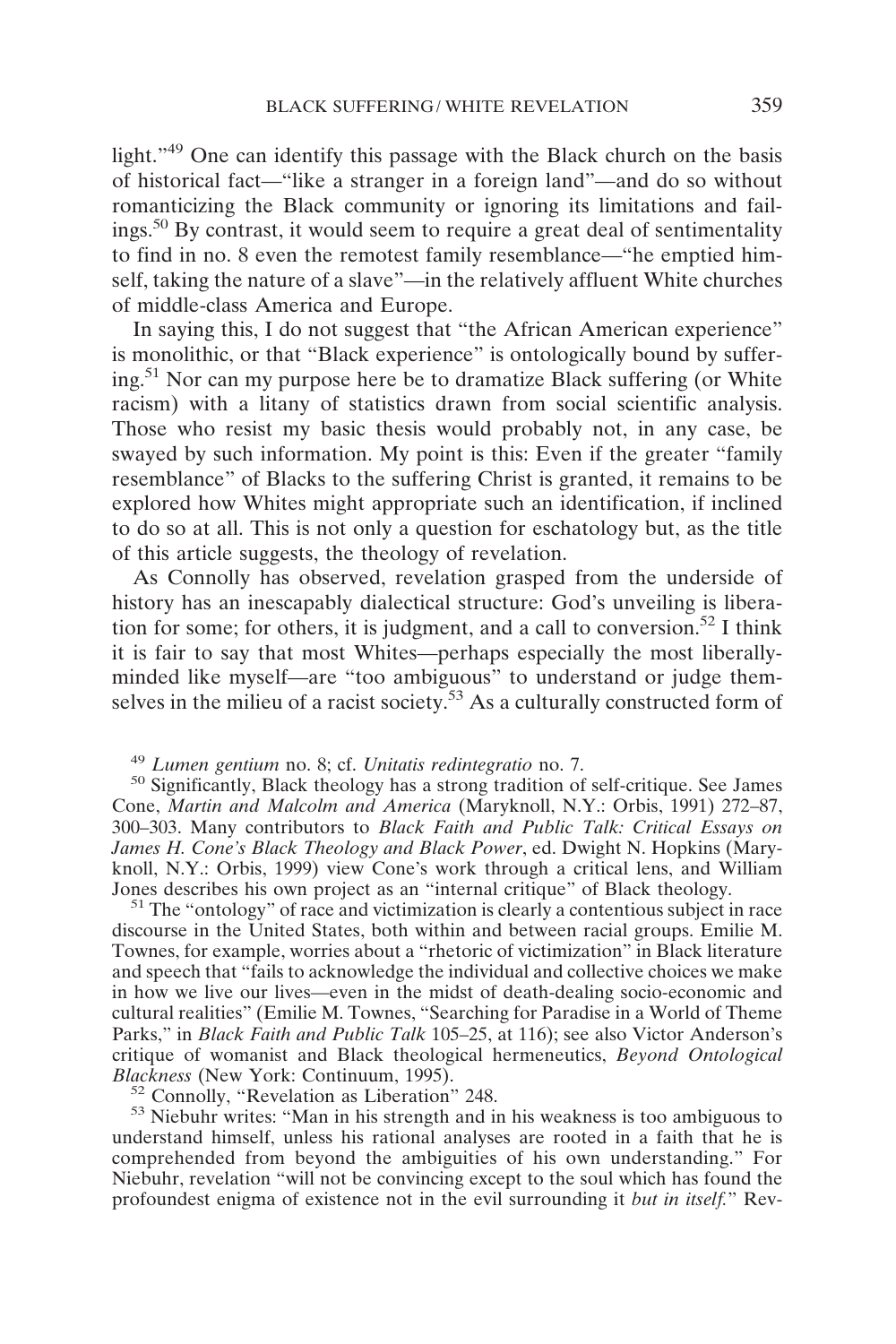blindness, racism distorts everybody's vision; nobody can see either the other or themselves quite properly. To place oneself under the Black cloud of witnesses is therefore to allow oneself to be "comprehended from beyond the ambiguities" of one's social location and incomplete understanding. It is to place oneself—to borrow Merton's image—under "the presence of the redeeming value of the Cross."

And so here I want to suggest three "moments" in the complex dialectic of revelation and conversion for White Christians: (1) the revelation of the real, (2) contrition and mourning, and (3) reconciliation. Let me stress from the outset that no one should underestimate the difficulty or the significance of each of these moments. In the movement from blindness to sight they represent dawning glimpses of participation in the reign of God now drawing us up, as it were, into the cloud of eschatology "realized." Though realized *imperfectly*, to be sure, such moments break in as gifts for the whole Body of Christ and are worthy of celebration.

## **The Revelation of the Real**

In considering the revelatory power of the cross, Jon Sobrino reminds the White North American reader that we are not talking here about "an exceptional place but the most common of all human settings." The cross of Jesus "before being *the* cross, is *a* cross and . . . there have been many more before and after it."<sup>54</sup> In the United States, the locus of this "many" more" includes the killing trees of the South; it remains to this day disproportionately fixed, and often no less dramatically, in the lives of African Americans. Many if not most Whites, however, remain blind to the present-day experiences, to say nothing of the history, of African Americans. This blindness manifests along a continuum of naiveté, complacent ignorance, or simmering resentment and hatred. Thus, if Christians are to talk about hope for genuine racial reconciliation in America, the first moment of revelation for Whites will have to be what Sobrino calls a new and difficult "honesty about the real."<sup>55</sup>

Honesty about the real means assessing the world in its totality, and not simply from an assumed standpoint within one's own class and its particular boundaries of the "real." It means seeing the world not from the top but from below. As simple (or quaint) as it may sound, this kind of honesty

elation takes root in those persons and communities who know "what they are," like the "moral derelicts" of the Gospel—e.g., the criminals crucified with Jesus, and not the Pharisees. Niebuhr, *Faith and History* 101, 142–44.

<sup>&</sup>lt;sup>54</sup> Sobrino, *Christ the Liberator* 43.<br><sup>55</sup> Sobrino, *Spirituality of Liberation*, trans. Robert Barr (Maryknoll, N.Y.: Orbis, 1988) 22.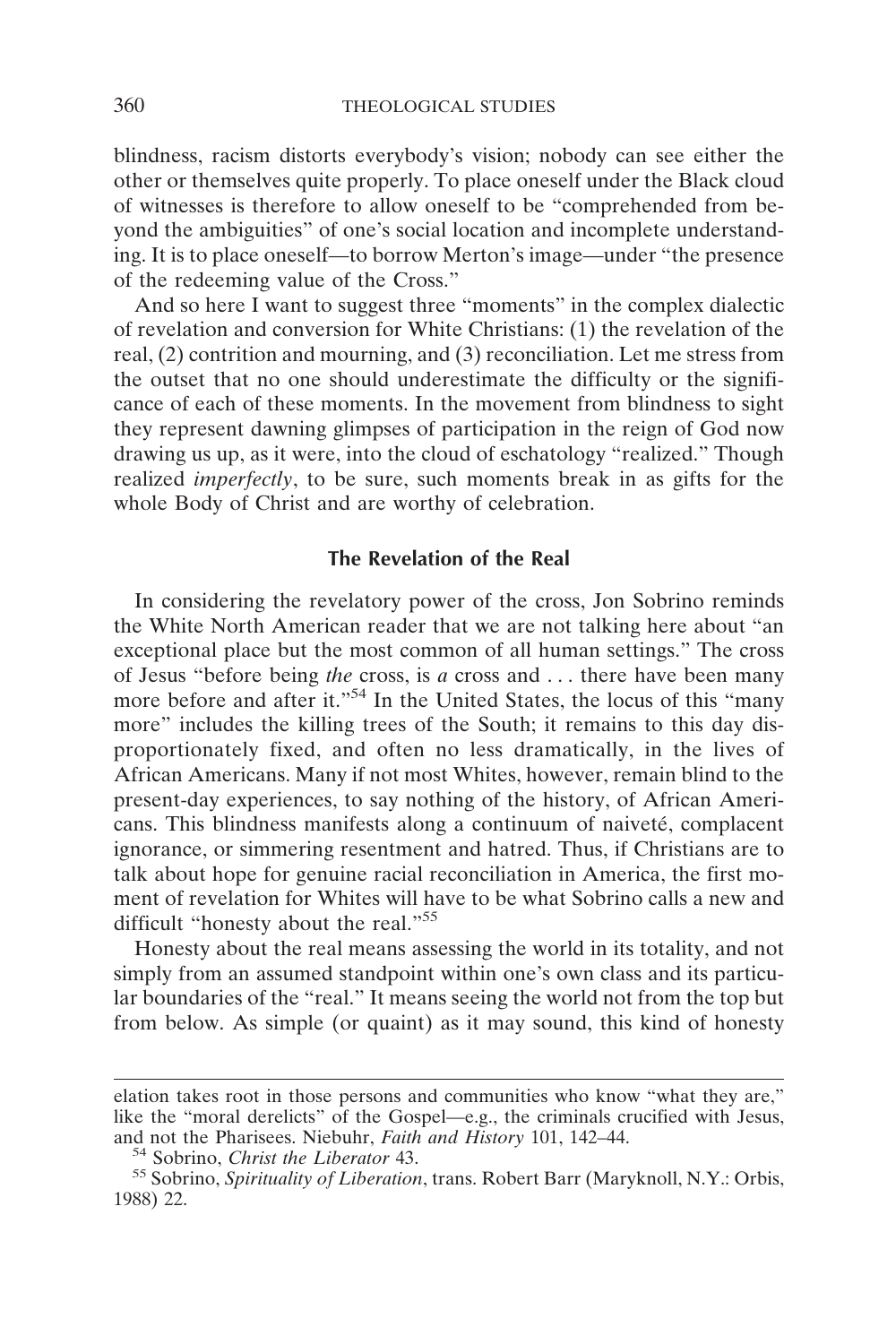takes on its radical meaning when "we stop to consider the status of truth in our world." As Sobrino notes, "We human beings, alien from reality as we are, are incurable in our tendency to distort and manipulate reality."<sup>56</sup> Every "tribe" remembers its own story, its own heroes, and especially its own suffering first. While no ethnic or racial group is innocent of racial bias, those who benefit from the status quo have a much greater interest in manipulating the reigning discourse and perception of "reality"—and, we may add, the power to do so. But revelation, understood as divine disclosure and *interruption*, opens up a more universal field of vision. The first moment of revelation is the awakening to the scope of a connectedness that was not perceived or accepted before, to a self-identity that reaches well beyond "tribal" identity. In biblical terms, it is the realization of humankind's radical oneness "in God," or "in Christ."57

There is something profound to be learned here in the life of Malcolm X. Even after a life-altering conversion to Islam, it was only with his pilgrimage to Mecca that Malcolm would experience a remarkable opening, an eschatological epiphany of the real: "There were tens of thousands of pilgrims, from all over the world. They were of all colors, from blue-eyed blonds to Black-skinned Africans. But we were all participating in the same ritual, displaying a spirit of unity and brotherhood that my experiences in America had led me to believe never could exist between the white and the non-white world."<sup>58</sup> For Malcolm, the experience of the Islamic hajj was at once universal and disarmingly personal: "Never have I been so highly honored. Never have I been made to feel more humble and unworthy. Who would believe the blessings that have been heaped upon an *American Negro*?"<sup>59</sup> The pilgrimage graced Malcolm with both a theocentric revelation of the real—it "proved to me the power of the One God"<sup>60</sup>—and a revolutionary anthropological reversal, casting a wholly new light on the human race: "I have never before seen *sincere* and *true* brotherhood practiced by all colors together, irrespective of their color."<sup>61</sup> It was the sudden shattering of what had been a lock-tight (i.e., racist) horizon: "What I have seen, and experienced, has forced me to *re-arrange* much of my thoughtpatterns previously held, and to *toss aside* some of my previous conclu- $\sin$   $\frac{1}{2}$   $\frac{1}{2}$   $\frac{1}{2}$   $\frac{1}{2}$   $\frac{1}{2}$   $\frac{1}{2}$   $\frac{1}{2}$   $\frac{1}{2}$   $\frac{1}{2}$   $\frac{1}{2}$   $\frac{1}{2}$   $\frac{1}{2}$   $\frac{1}{2}$   $\frac{1}{2}$   $\frac{1}{2}$   $\frac{1}{2}$   $\frac{1}{2}$   $\frac{1}{2}$   $\frac{1}{2}$   $\frac{1}{2}$   $\frac{1}{2}$   $\frac{1}{$ 

<sup>56</sup> Ibid. 31. <sup>57</sup> Gen. 1:27; Matt. 5:43–48. <sup>58</sup> Malcolm X, *The Autobiography of Malcolm X*, as told to Alex Haley (New

<sup>59</sup> Ibid. 348. <sup>61</sup> Ibid. 345. <sup>60</sup> Ibid. 345. <sup>62</sup> Ibid. 347. <sup>62</sup> Ibid. It is interesting to compare Malcolm's story with Virgil Elizondo's account of his first pilgrimage to Tepeyac as a young boy. He describes the thousands of pilgrims moving toward the image of Guadalupe "in rhythmic procession . . . as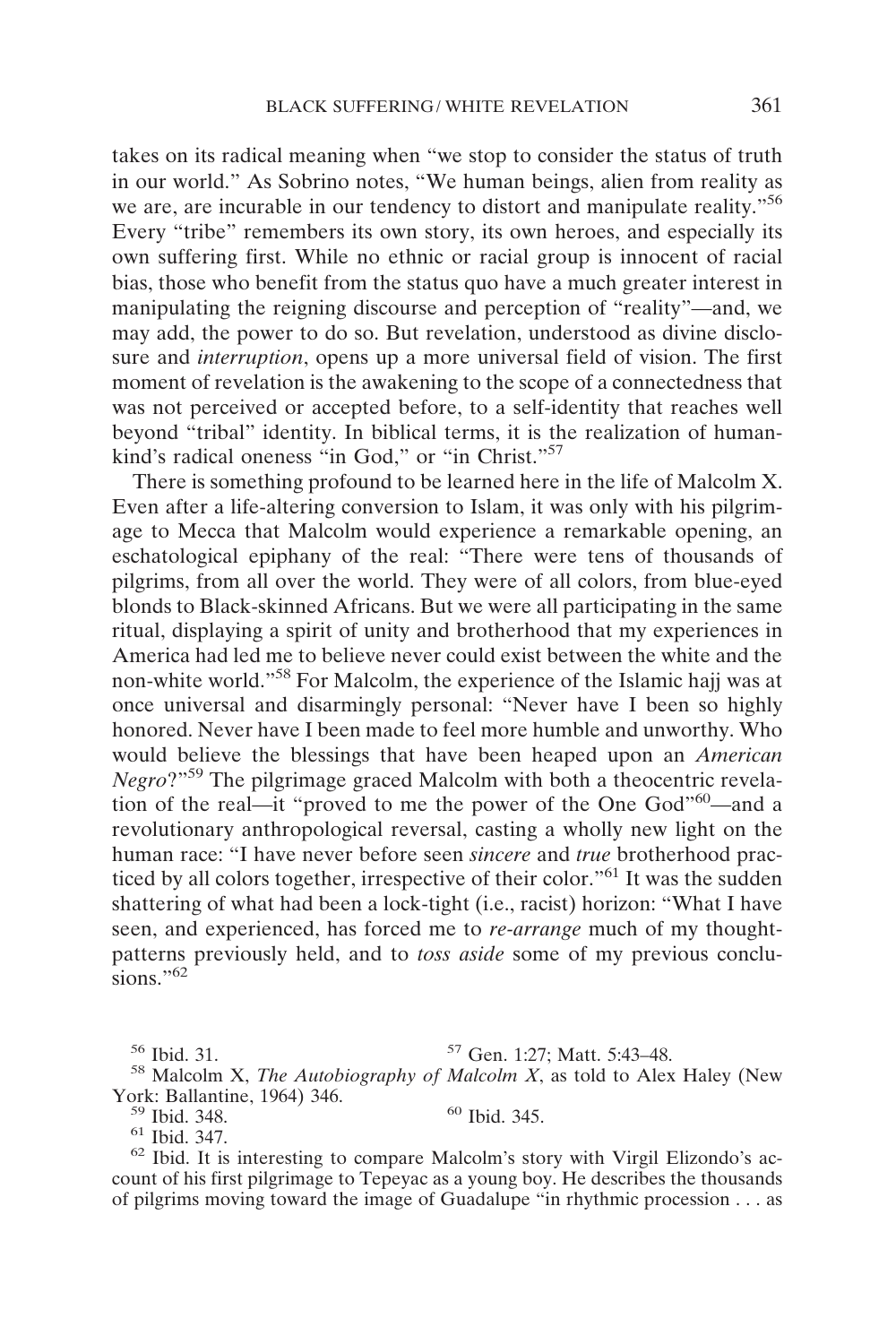The revelation of the real for White Christians will have to involve a comparable interruption and rearrangement of thought-patterns. Malcolm continues: "perhaps if white Americans could accept the Oneness of God, then perhaps, too, they could accept in *reality* the Oneness of Man—and cease to measure, and hinder, and harm others in terms of their 'differences' in color."63 Malcolm's stress on "reality" (i.e., ontology) should not be overlooked. Reality is just this: *all* are human beings, children of God, irrespective of "differences" in color. To behold the senseless suffering of another human being—"Strange fruit hanging from the poplar trees" without compassion, without mourning, without a word of protest, is to betray not only the God of all life, but to deny one's own humanity, the *imago Dei* within. For Whites, the Black cloud of witnesses breaks open a lock-tight, self-referential, and thus thoroughly impoverished (i.e., racist) horizon.64

This revelation of humanity's essential oneness may break in, of course, not only in self-transcending experiences of joy, celebration, or religious worship, as with Malcolm X, but also in the midst of profound suffering. For example, in the aftermath of hurricane Katrina in the Gulf Coast communities of the United States and the government's bungled response, the moral outrage expressed by so many Americans suggests a kind of national "revelation of the real," in which the ubiquitous but largely ignored scourges of poverty and racial segregation were nakedly exposed. To the degree that this crisis produced in middle class Whites a sense of kinship with poor Blacks, whether as "fellow Americans" or simply as fellow human beings, the underside of this genuine empathy would appear to be a deep sense of shame.<sup>65</sup> It is no stretch to suggest that this shame involves more for Whites than merely the shattering of the American democratic mythos or the putative "American dream"; it also rests in the secret recognition of their own power and privilege relative to Blacks, that is, the *taken-for-granted* power to live with basic dignity in the United

one collective body. . . . I was part of the communion of earth and heaven, of present family, ancestors, and generations to come" (*Guadalupe: Mother of the New Creation* [Maryknoll, N.Y.: Orbis, 1997] x). For both Malcolm X and Elizondo the experience of the oneness of humanity occurred (could only occur?) outside the

<sup>&</sup>lt;sup>63</sup> Malcolm X, *Autobiography* 347. 64 This opening to the rich horizon of Black experience and culture can take place for Whites in many ways. As mentioned above, my own religious imagination has been deeply shaped by immersion in the life of African American Catholic parishes, as well as the study of Black literature and theology. For an account of the former, see my "O Happy Day: Imagining a Church Beyond the Color Line,"

<sup>&</sup>lt;sup>65</sup> Jonathan Alter, "Poverty, Race, and Katrina: Lessons of a National Shame," *Newsweek*, September 19, 2005, 42–48.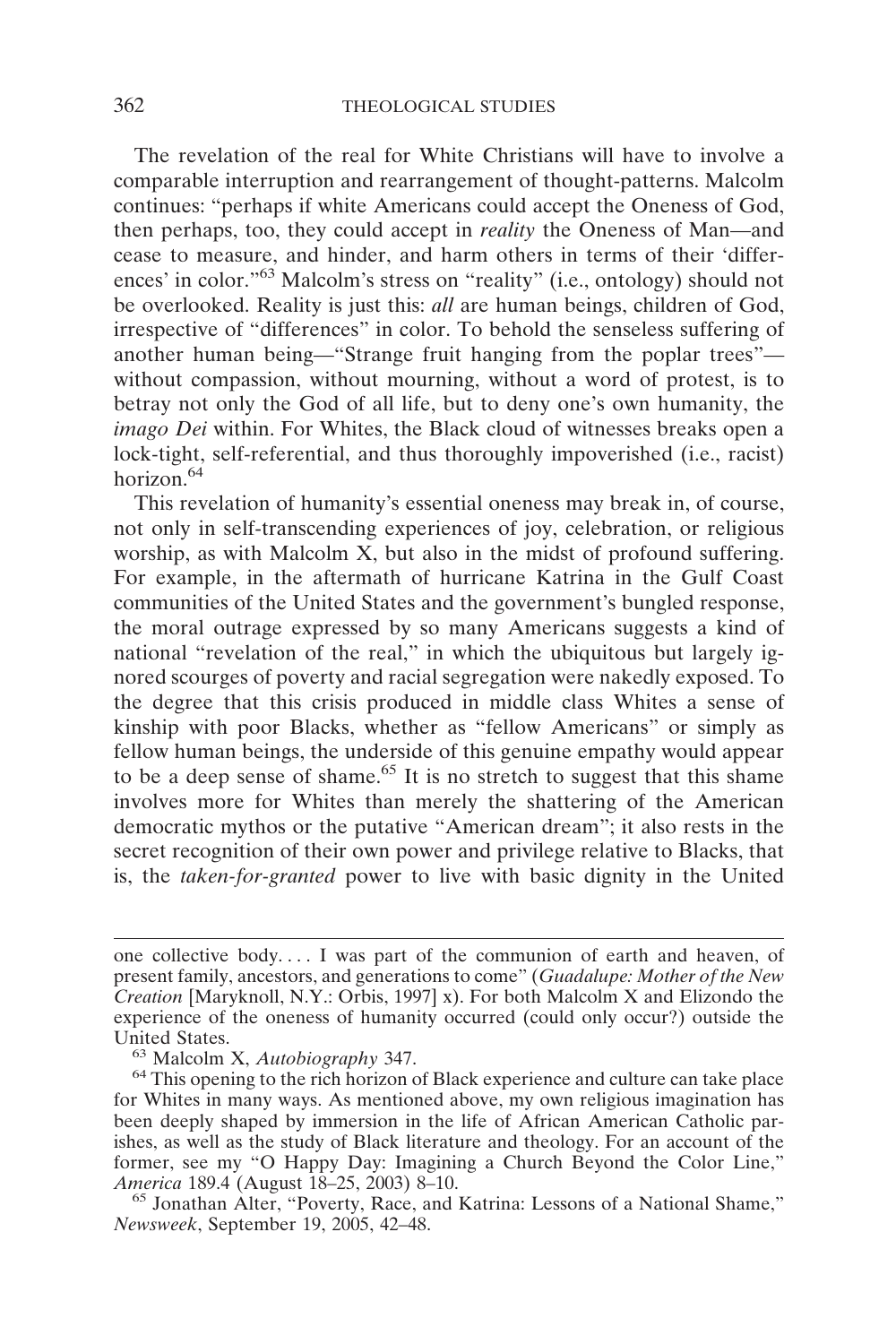#### BLACK SUFFERING / WHITE REVELATION 363

States, to protect themselves not only from natural disasters but from humanly (politically, economically, racially) fashioned ones, too.

The sociological construct of "White privilege" suggests that the awakening to real kinship and solidarity across the color line comes necessarily for Whites with a certain loss of innocence: the discomfiting realization of one's own a priori social capital, unearned and arbitrarily bestowed, in a societal order that still privileges Whiteness.<sup>66</sup> Whether or not we are personally conscious of such privilege, whether or not we guard it jealously for ourselves or our children, the fact of White privilege may be the most cogent, if hidden, reason why Whites resist conversion, social justice, and racial reconciliation. In a social order so bent by group bias and "decline,"67 so unforgiving to those without access to power, the best that may be said is that many Whites (and White Christians) resist confronting and changing an unjust society, whether consciously or not, for their own diffuse "fear of falling."<sup>68</sup>

But one may wonder whether this more empathetic reading—which (rightly) insists on honoring, case by case, the concrete situation, choices,

<sup>66</sup> White privilege has been described as "an invisible package of unearned assets that I can count on cashing in each day, but about which I was 'meant' to remain oblivious. White privilege is like an invisible weightless knapsack of special provisions" (Peggy McIntosh, "White Privilege and Male Privilege: A Personal Account of Coming to See Correspondences through Work in Women's Studies [1988]," in *Race, Class, and Gender: An Anthology*, ed. Margaret Andersen and Patricia Hill Collins [Albany: Wadsworth, 1998] 94–105, at 94–95). See also Richard Delgado and Jean Stefancic, *Critical Race Theory: An Introduction* (New York: New York University, 2001); Stephanie M. Wildman, *Privilege Revealed* (New York: New York University, 1996); Birgit Brander Rasmussen et al., ed., *The Making and Unmaking of Whiteness* (Durham, N.C.: Duke University, 2001); Charles E. Curran, "White Privilege," *Horizons* 32 (2005) 361–67. In his pastoral letter on racism, "Dwell in My Love" (April 4, 2001), Cardinal Francis George of Chicago names institutional racism and White privilege as evils calling for personal conversion and structural transformation (http://www.archchicago.org/cardinal/dwellinmylove/dwellinmylove.shtm, accessed February 22, 2006), and since 2003, the Catholic Theological Society of America has devoted a working group at its annual meeting to exploring the implications of White privilege in local and institutional ecclesial life.

 $67$  In her career-long analysis and denunciation of systemic racism, Copeland has consistently used the cognitional theory of Bernard Lonergan, especially his notions of "bias" and "decline." For a close study and interpretation of her theological anthropology, see my "'Living in the Master's House': Race and Rhetoric in the Theology of M. Shawn Copeland," *Horizons* 32 (2005) 295–331.

<sup>68</sup> Of course, a similar kind of indictment is often leveled against middle class or "upwardly mobile" Blacks. As King pointed out in the 1960s, the growing chasm between the "haves" and the "have-nots" in the United States is not simply a "Black and White" problem, but a phenomenon of both race and class: "There are, in fact, more poor white Americans than there are Negro. Their need for a war on poverty is no less desperate than the Negro's" (Martin Luther King, Jr., *Where Do We Go from Here: Chaos or Community?*, in *A Testament of Hope* 587).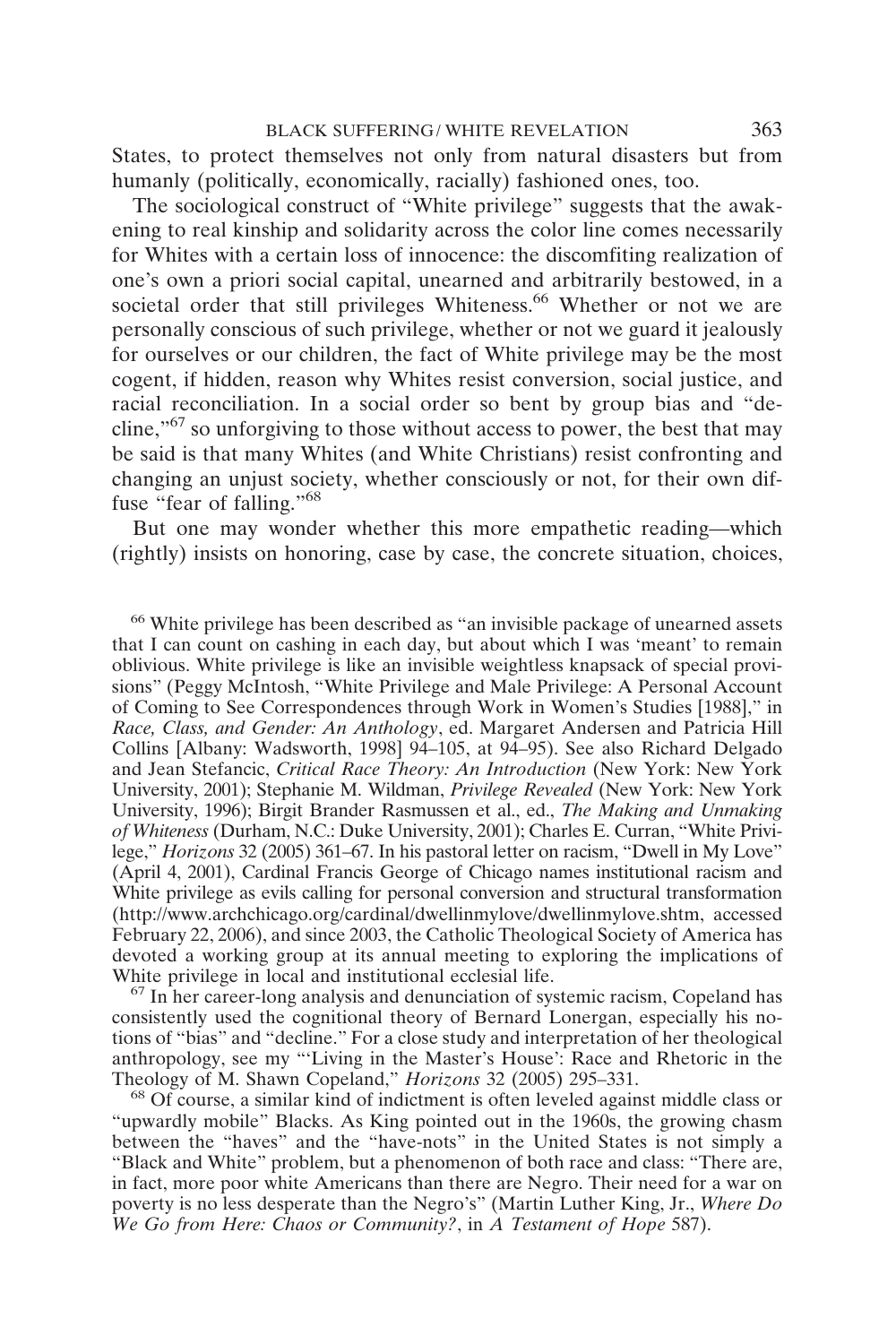or goodwill of particular Whites—does not often lose its nerve when it comes to naming the deepest structure of reality in "White" America. Racism, as Copeland insists, compromises the "whole texture of a civilization."69 Inside the corridors of "the master's house," any perceived threat to the security or "values" of "my own kind" tends to provoke not only diffuse anxiety or group resentment, but all manner of (quite pointed) systemic resistance, not excluding violence. The cogency of "White privilege" as a sociological construct lies especially here. For those who benefit most from the unjust social order, that is, "the master" and his kind, are the same ones who generally hold the power to put down resistance, dismantle hard-won advances in justice, and justify it all by manipulating—not infrequently through religious rhetoric—the reigning discourse on "reality."<sup>70</sup>

This brings us back to "honesty about the real." Simply the desire to behold reality more fully—that is, to vigorously resist the premature or biased closure of meaning—is constitutive of authentic Christian discipleship. The mark of Christian spirituality in full bloom is, as Sobrino notes, the "willingness to be swept along by the 'more' of reality."<sup>71</sup> For White Christians, especially the young, this willingness may manifest itself tentatively and unthematically as simply the dull ache for something more than "more of the same*.*" With prayerful self-examination and honest discernment of one's place in the world, even of one's own privilege, such a "holy restlessness" can blossom into the expansive spirituality envisioned for the pilgrim people of God by Vatican II: "Nothing that is genuinely human fails to find an echo in their hearts."<sup>72</sup>

### **Contrition and Mourning**

In biblical terms, honesty about the real means looking history "straight in the eye," as it were, and facing the mystery of original sin, our "ambiguous position" as creatures and co-creators of history.<sup>73</sup> What Genesis portrays as rebellion and Augustine calls pride, Niebuhr calls "hubris," "vanity

<sup>69</sup> M. Shawn Copeland, "Theology as Intellectually Vital Inquiry: A Black Theological Interrogation," in Catholic Theological Society of America, *Proceedings of*

<sup>70</sup> Walter Brueggemann's description of the "royal consciousness" is apt here. While Moses (the prophet) stressed the freedom and transcendence of God at the expense of his accessibility, for Solomon (the king), "God is totally and unquestionably accessible to the king and those to whom the king grants access." Thus 1 Kings 8:13: "I have built thee an exalted house, a place for thee to dwell in for ever." "God is now 'on call,'" Brueggemann writes, "and access to him is controlled by the royal court" (Walter Brueggemann, *The Prophetic Imagination* [Minneapolist: Fortress, 1978] 28–43, at 35).<br><sup>71</sup> Sobrino, *Spirituality of Liberation* 19.<br>1. 73 Niebuhr, *Faith and History* 70.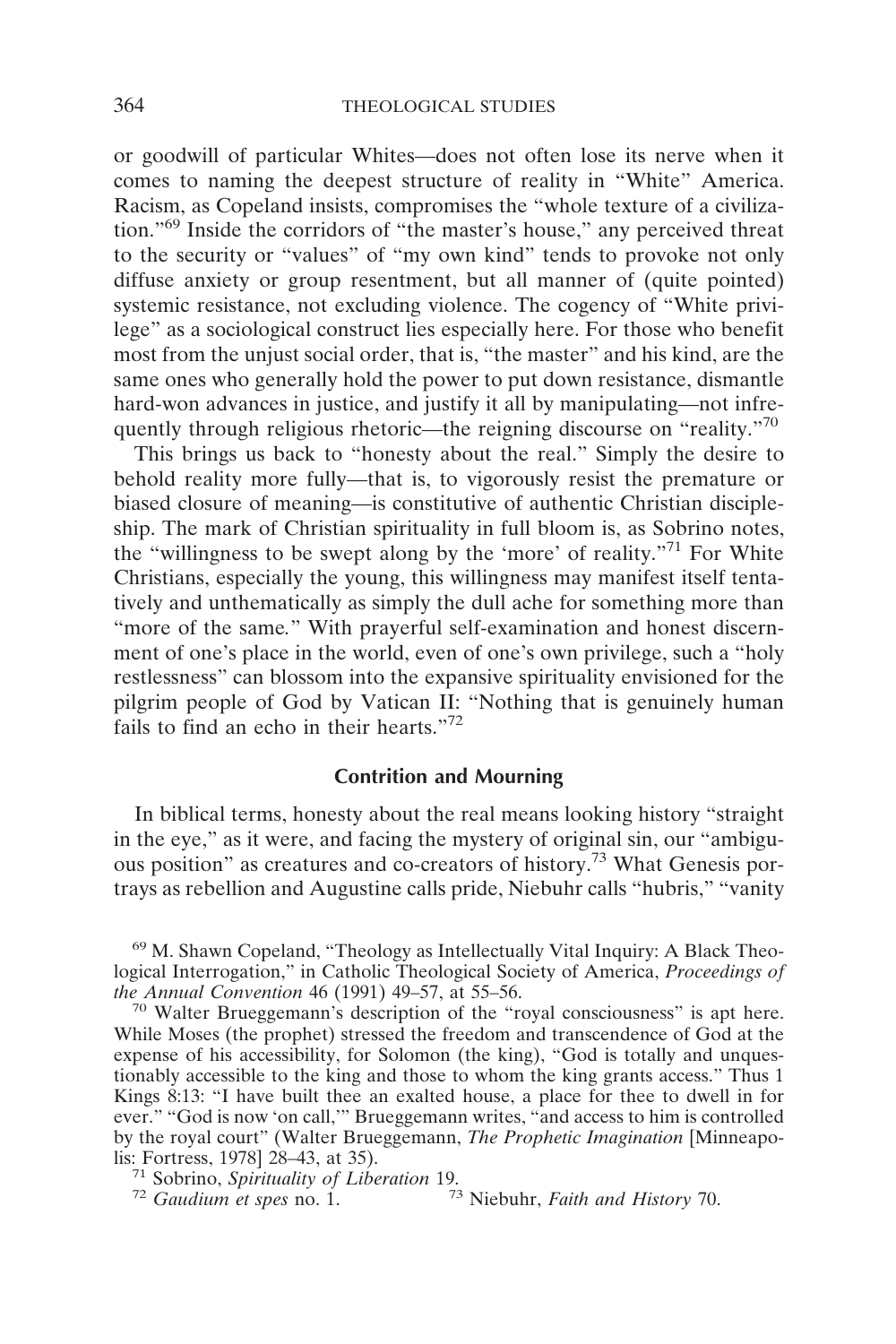of imagination," and the "illusion of omnipotence*.*" No matter the name, sin has the same mysterious, destructive, and tragic root. "Biblical faith," says Niebuhr, "interprets this evil as so universal a corruption of human freedom that it is symbolized as having infected the first man.... Ever since, men and nations have rent and torn the whole fabric of human togetherness because they made themselves the false centers of the whole of existence."74

It is not hard to hear in these words echoes of the long, sad history of White hubris—chattel slavery; legal and illegal disenfranchisement; the displacement and destruction of Native American peoples; *de jure* and *de facto* segregation; racist profiling and the unjust application of civil law; subhuman conditions in public housing and prisons; unequal access to education, health care, and the political process; the economic marginalization of Africa and the entire Third World; the so-called "war on drugs" and the bankrolling of low-intensity warfare in Latin America; militaryindustrial empire building in the Middle East; and the list goes on. One hardly has to have a "view from below" to behold the tornado-like subjugation of peoples of color (and the natural environment) that continues to this day, both on American soil and abroad.<sup>75</sup>

Thus the cross of Christ casts an accusing shadow over every center of White power in America. The scandal of this cross is not death itself, but *senseless* death—the needless suffering and dehumanization of billions of innocent, inconvenient, exploited, and "worthless" persons, and "the possibility, a thousand times actualized, of putting them to death*.*"<sup>76</sup> As was said earlier, these thousands and millions of the living dead "can be troublesome." For Whites, the bloodletting of Jesus' cross foreshadows the revelatory power of "strange fruit" as a divine word of judgment: *You killed him*. Put another way, the good news of Easter presupposes a rather difficult caveat: divine judgment and openness to conversion.<sup>77</sup> But this is true not only for the complacent abusers of human life—for example, U.S. presidents, CEOs of transnational corporations, CIA death-squad trainers, White nationalist propagandists, traffickers in cheap labor or the global sex "industry" (read: slavery). It holds for "ordinary" White Americans as well.<sup>78</sup> Why?

 $74$  Ibid. 26.  $75$  As I write these lines, U.S. Marines continue to storm civilian residences and mosques across Iraq in search of "insurrectionists" and "foreign terrorists," and new allegations emerge daily about the sanctioning of torture in secret prisons run by the CIA in Eastern Europe. Copeland links U.S. foreign policy with "White racist supremacy" in her important article, "Racism and the Vocation of the Theo-<br>logian," Spiritus 2 (2002) 15–29, at 20.

<sup>76</sup> Sobrino, *Christ the Liberator* 44. <sup>77</sup> Ibid. <sup>78</sup> To be sure, it holds for all Christians, regardless of social location. While my emphasis here remains the structural sin of White racism, it is obvious that neither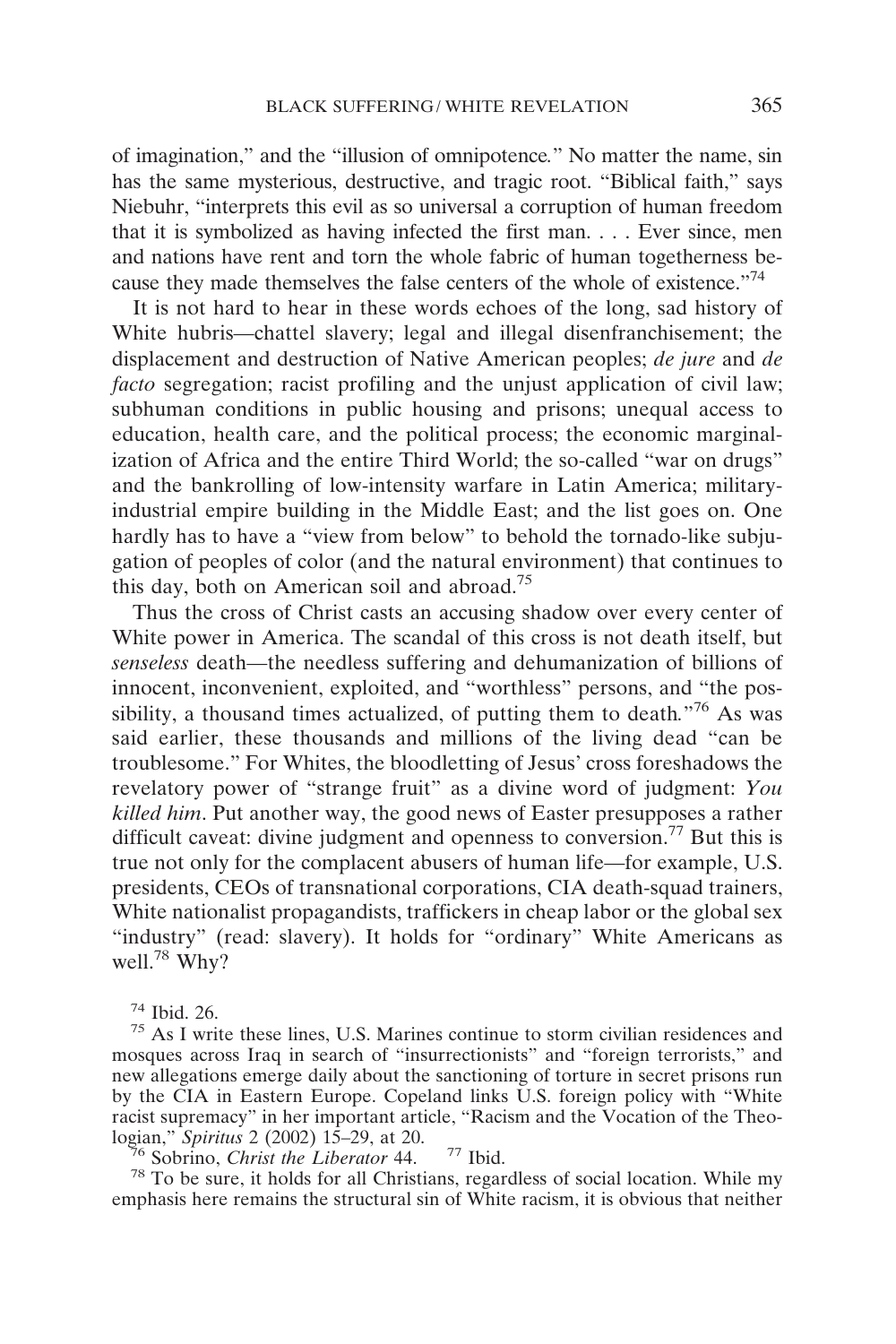Addressing this question may well be the pivotal challenge facing any discourse that seeks conversion and racial solidarity among Whites. But conscientizing Whites in ways that are both prophetic and pastoral—that is, with speech that invokes not only judgment, but invitation—will require something more than the concept of White privilege.<sup>79</sup> Indeed, as Gregory Baum argues, the complexity of systemic social sin (e.g., racism) necessitates greater nuance in how we talk about and ascribe guilt. Baum offers a helpful distinction here between "guilt by personal implication," which means to knowingly participate in sinful structures or refuse to resist them, and "guilt by common heritage."80 The latter applies to persons or communities who, even if not guilty by personal implication, may still "willingly share in the burden of guilt" because they share "a common heritage and are spiritually identified" with those who are (or were) personally responsible. As an example of guilt by common heritage, Baum points to Germans today who were too young to have experienced World War II, and yet strongly believe that as Germans they must assume the heavy burden of past evils. Why*?* "Without grieving over the past, they argue, people cannot come to a truthful understanding of the present nor adopt a responsible orientation toward the future."<sup>81</sup> To assume a share of culpability is not always about guilt in the proper sense, Baum observes, though it may be that; often "it is more aptly described as grieving or sorrowing," the readiness to mourn and "a keener sense of personal responsibility."<sup>82</sup>

While guilt by common heritage may not make sense rationally, it will ring true intuitively for Catholics formed by theological constructs such as original sin and the common good, and above all, by the memory of the life, death, and resurrection of Jesus. Indeed, the Catholic imagination is formed under the ritual remembrance of guilt and responsibility*—*"for what I have done and what I have failed to do"—every week in the Mass. It is significant that the act of contrition is a communal act. Just so, when the passion narrative is proclaimed during Holy Week each year, it is the whole community that is meant to shout, "Crucify him!" While most of us, I presume, would not wish to identify ourselves with the bloodthirsty crowd, and still fewer with Pilate (those guilty of Jesus' death "by personal implication"), we still place ourselves uncomfortably into the narrative.

<sup>&</sup>quot;the Black community" nor "the poor" are exempt from sin, the distortions of racial formation, and the need for conversion.

 $<sup>79</sup>$  In negative terms, this "something more" relates to further nuancing discourse</sup> about White complicity and guilt, which I attempt presently in sociological and theological language; in positive terms, this "something more" will be addressed below in the discussion of reconciliation and the deepest basis for racial solidarity (part 3).

<sup>&</sup>lt;sup>80</sup> Gregory Baum, *Essays in Critical Theology* (Kansas City: Sheed & Ward, 1994) 199.  $^{81}$  Ibid. 200.  $^{82}$  Ibid.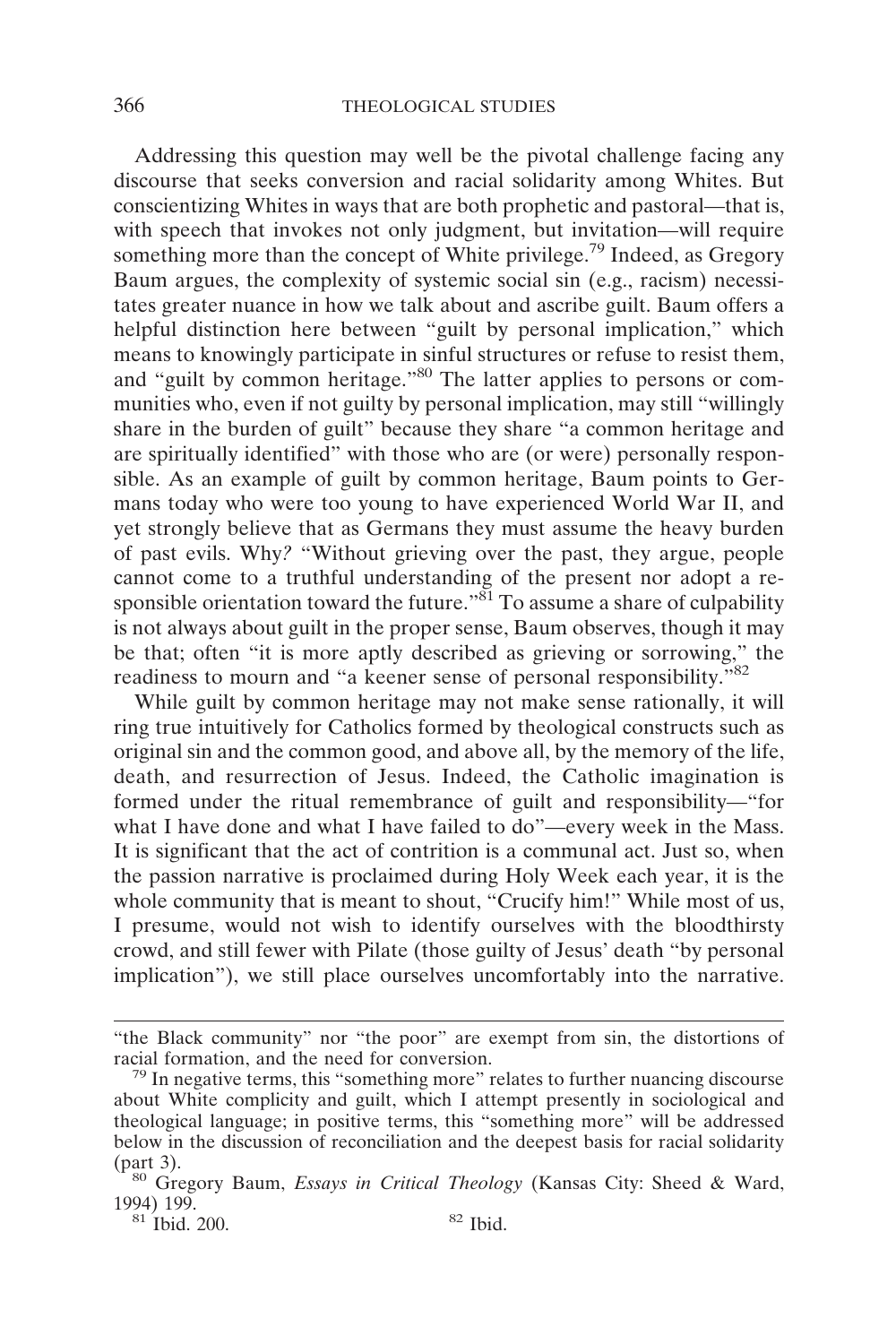Why? Because somehow we know ourselves to be involved in the crucifixion.83 The case of Peter may be even more helpful in nuancing our involvement in the passion narrative. I dare say that most of us *do* identify directly with Peter's situation, that is, his denial, paralysis, fear, and flight from the ugliness of the cross; we understand too well his tears of shame and regret. There is little comfort in the warmth of fires inside the gate, when crosses are being raised just outside, one after another.<sup>84</sup>

To return then to the concrete *eschaton* of this study: by what light are White Christians already involved in, and indeed judged by, the realities of ongoing racism and the long history Black suffering in the United States? The further I am from the specter of bald systemic racism—the killing trees of Alabama, the bullet-riddled tenements of the South Bronx—the more likely I will rebel against any suggestion of complicity in systemic White racism and the quotidian reality of Black suffering.85 But like Peter, the Christian community that has been formed in the memory of the life, death, and resurrection of Jesus, knows it is deeply involved every time human lives and hopes are crushed under the weight of humanity's collective sin. They know it because they have been formed by Christ to accept *in reality* the oneness of humanity: "Whatever you did for one of these least brothers of mine, you did for me" (Matt 25:40).

If the first moment of revelation is to be swept into the more of reality, the second moment is the grace of repentance and mourning. The Black cloud of witnesses moves the White Christian to say, "Brothers and sisters, this should not be, and I am deeply sorry."

## **Reconciliation: "On earth as it is in heaven"**

To repeat: we must not underestimate the significance of the previous two moments, what Niebuhr calls "the contrite recognition of the real," in

<sup>83</sup> Niebuhr, *Faith and History* 144. Thus the power of the spiritual "Were You There When They Crucified My Lord?" resides in the implicit affirmative answer to the question it poses. Not only *were* we there, but by entering into the song we *are* there. As noted above, the song "Strange Fruit" mediates an analogous kind of

<sup>84</sup> "There are no islands," writes Karl Rahner, "for the individual person whose nature does not already bear the stamp of the guilt of others, directly or indirectly, from close or from afar." Even "the good act itself always remains ambiguous" because of the "permanent co-determination" of freedom by the social matrix of guilt and the burden of unintended consequences. Karl Rahner, *Foundations of*

<sup>85</sup> Indeed, many Whites today (and not only Whites) might find talk of "strange" fruit" misleading, manipulative, or polarizing, a cheap play of "the race card." It is much easier to presume that America has moved beyond such racial nightmares. But America has patently not done so. The assumption itself is symptomatic of the power of racial formation to obscure realities outside our usual ken, combined with the media's "gift" for soothing over and diverting the impulse toward protest and meaningful participation in society.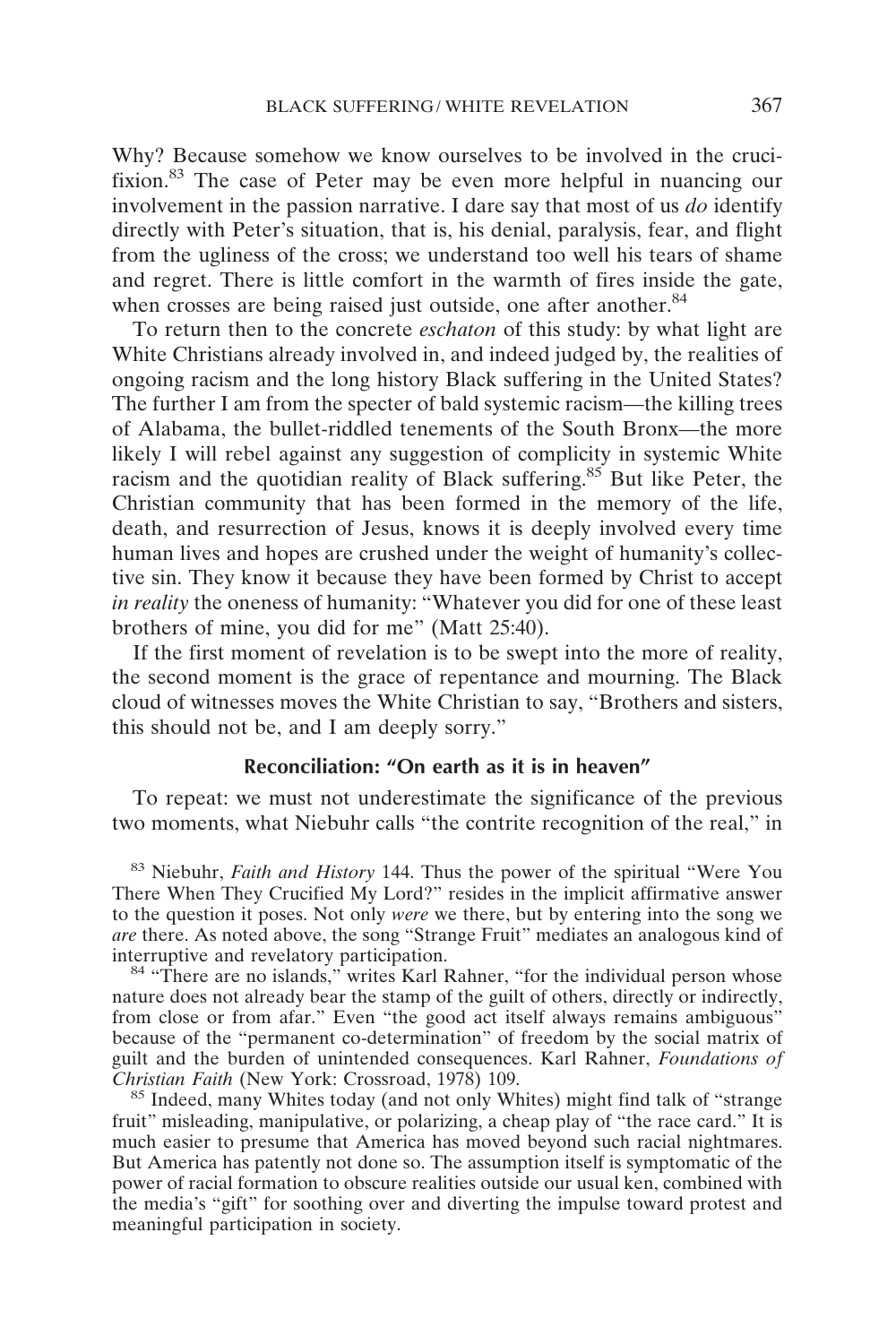the context of systemic White racism in America. Put another way, if White Christians wish to talk about "reconciliation" at all, they must first take full account of the terrifying contents of reality for many of America's non-White citizens. One would like to think that a snapshot of that reality would be sufficient to wake up Whites, and certainly White Christians, from the thin illusion that "all is well" for peoples of color (and the marginalized generally) in America. As Sobrino notes, any such naive optimism is shattered when one begins to consider the status of truth in the world, especially in a culture saturated, anaesthetized, and polarized further by the mass media. To the degree that America's underbelly of economic and racial separation is exposed at all, to say nothing of massive global imbalance, it becomes empirically impossible, if not laughable, to speak of the "oneness of the human family." "The human family, not just the species, is ruined."86

To lend concreteness to our final topic of reconciliation and also to guard against platitudes, I would like to interject here a snapshot of reality as seen from below. In his book *Amazing Grace*, Jonathan Kozol invites the reader into the microcosm of Mott Haven, "whose 48,000 people are the poorest section in the South Bronx. Two thirds are Hispanic, one third Black. Thirty-five percent are children."<sup>87</sup> Written in straightforward prose, the book's power resides not in the author's voice but in the people he allows to speak for themselves: children, grandmothers, pastors, and schoolteachers with whom Kozol has established relationships over several years of visiting Mott Haven—Kozol is no detached observer. Above all, the book mediates the revelation of the real through the eyes of children.

Two of the children in this book haunt me. The first is Bernardo Rodriguez, Jr., who died when he leaned against a broken elevator door of his apartment building and fell down the shaft. Bernardo was eight years old. His body was discovered when residents in the elevator noticed dripping blood. The *Daily News* reported "garbage piled five feet high in an airshaft" of the building and noted that the telephone company had been to the building repeatedly because rats had "eaten through the walls" and "chewed through the phone lines."88 In the postscript of a letter to Kozol, a friend of the family mentions that Bernardo's grandmother is "inconsolable."

The second child is Anthony, age 13. In a discussion with Kozol about heaven, Anthony says: "No violence will there be in heaven, no guns or drugs or IRS. If you still feel lonely in your heart, or bitterness, you'll know that you're not there. As for television, forget it! No one will look at you from the outside. People will see you from the inside. All the people from the street will be there. You'll recognize all the children who have died when they were little. God will be there. He'll be happy that we have

<sup>&</sup>lt;sup>86</sup> Sobrino, *Christ the Liberator* 4.<br><sup>87</sup> Kozol, *Amazing Grace* 3. <sup>88</sup> Ibid. 99.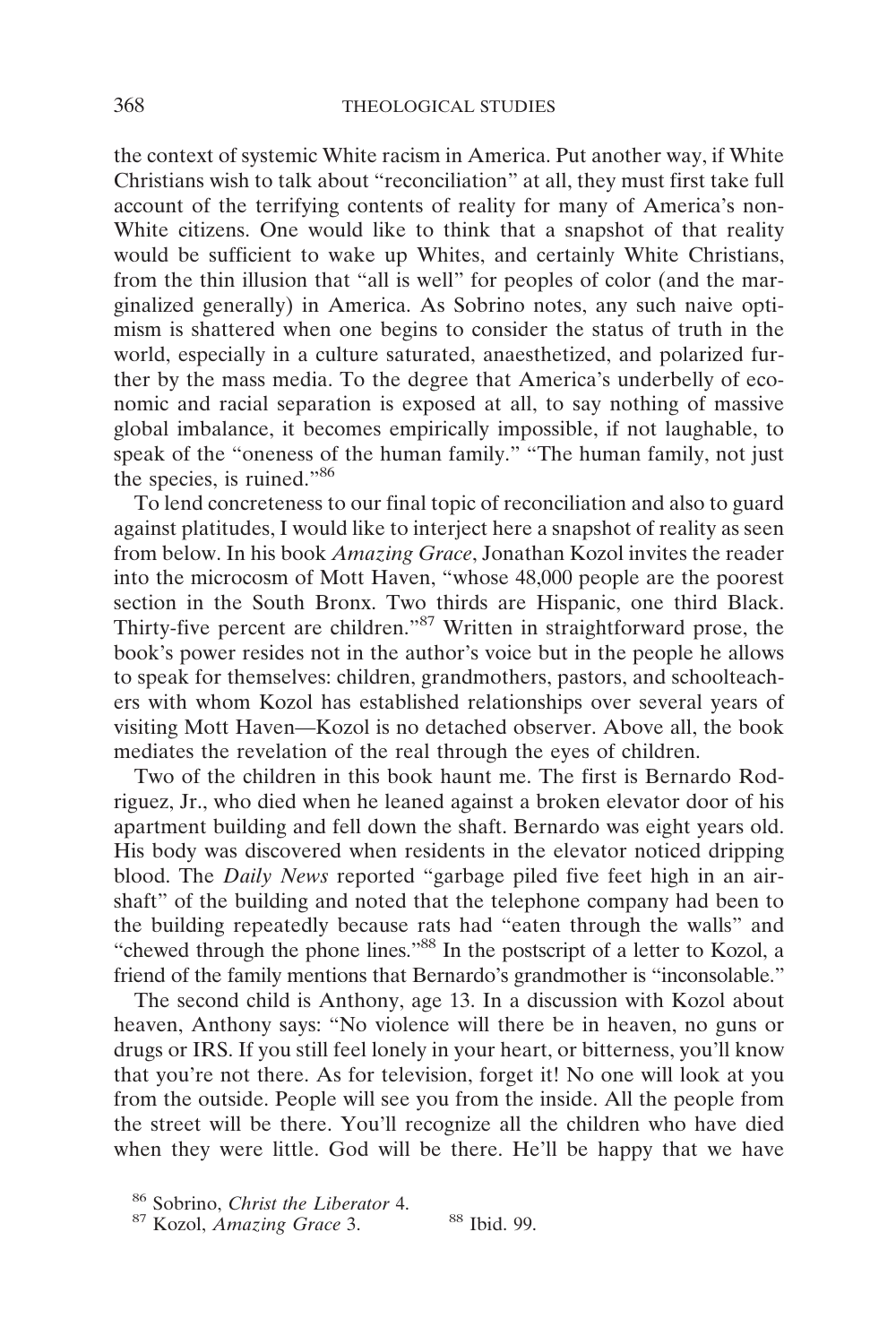arrived."89 No liberal romanticizing of "the poor" or academic mystification of "the other" is required to discern in this corner of the view from below one of the most persuasive articulations of eschatology yet uttered in America by anyone.

Kozol makes no apologies for his appeal to "the conscience of a nation." The stirring of White conscience by no means depends on the premise that suffering is unique to Blacks, Hispanics, or other non-Whites in the United States. In one sense, Kozol opens our eyes to human suffering *as such*, and Bernardo's ethnicity is irrelevant. On the other hand, Kozol confronts us with a suffering that is disproportionately and senselessly fixed in Black and Hispanic communities. What Kozol asks is not only that we pay attention but that the nation might recover its capacity to mourn. These two moments, it seems to me, are nonnegotiable in any authentic Christian spirituality. With regard to issues of race, they certainly outrank the contentious rhetoric that reflexively defends itself by assigning blame. Indeed, mourning is a first sign of Christian protest, a first act of solidarity across sinfully constructed boundaries.<sup>90</sup>

Reconciliation "on earth," then, has to do with crossing boundaries. "The entire life of a disciple of Jesus is essentially a life of reconciliation."<sup>91</sup> Just as Jesus asks us to pray for God's reign to come "on earth as it is in heaven," this article gestures toward a hope for reconciliation that includes both the living and the dead. On this side of eschatological reality, reconciliation remains radically unrealized, because Christ—"Lovely in limbs, and lovely in eyes not his"*—*is still senselessly crucified "in ten thousand places*.*"92 Indeed, Christ today "is where men starve and are beaten*.*"93 If the Christian community wants to do more than talk about solidarity, it must follow Christ into such places. More than "orthodoxy," it is courage that is demanded of the church, courage to build relationships across racial, ethnic, and economic boundaries. What reconciliation looks like concretely on the ground is difficult to say, but it begins simply enough by reaching out, as Kozol has done, to people like Bernardo's grandmother and anonymous millions like her, that is, the "inconsolable."<sup>94</sup>

To articulate a national vision of racial reconciliation as King did with

<sup>89</sup> Ibid. inside jacket.<br><sup>90</sup> The example that comes to mind here is the murder of 14-year-old Emmett Till in 1955 and, on his mother's insistence, the publication of photographs of his mutilated body in *Jet* magazine—a revelatory moment that prompted not only widespread mourning and protest, but inspired a whole generation of youth (of every color) to dedicate their lives to the Civil Rights Movement and the cause of justice.

<sup>91</sup> Daniel P. Grigassy, "Reconciliation," in *The HarperCollins Encyclopedia of Catholicism*, ed. Richard P. McBrien (New York: HarperCollins, 1995) 1083.

<sup>92</sup> Gerard Manley Hopkins, "As kingfishers catch fire," in *Gerard Manley Hop-*<br>*kins: The Major Works* (Oxford: Oxford University, 1986) 129.

<sup>93</sup> Merton, *The Intimate Merton* 40, entry for November 24, 1941.<br><sup>94</sup> In its stinging critique of racism in the Catholic Church, one has to fault Black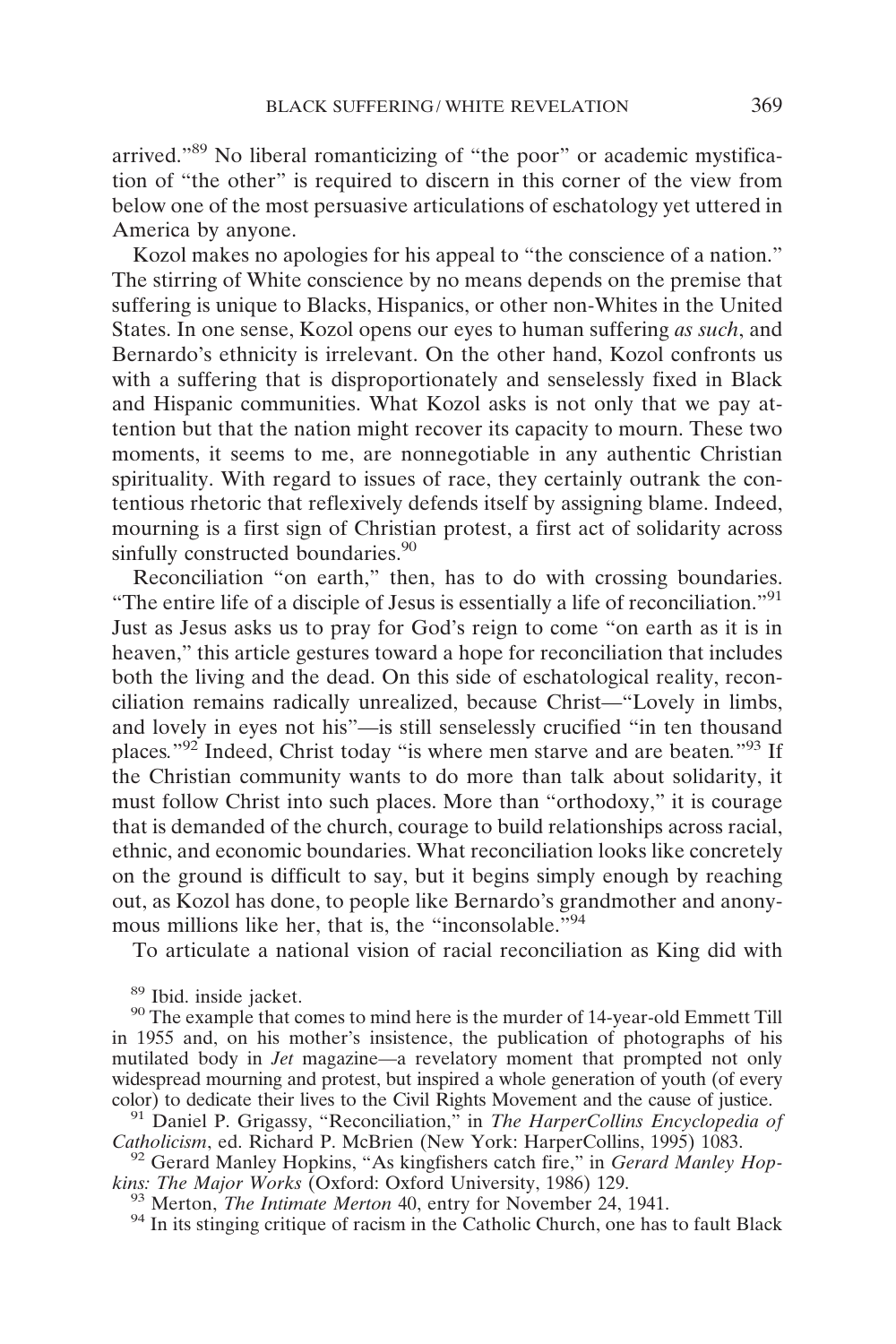the symbol of "the beloved community" would appear to be an even more difficult task today.<sup>95</sup> Many Blacks today express ambivalent feelings (putting it mildly) about reconciliation with Whites, especially to the degree reconciliation is understood as integration. To be sure, Americans of every race appear ambivalent about the legacy and aims of the Civil Rights Movement, and this holds for Christians and Catholics as much as anyone.96 To the degree that race is mentioned at all from the pulpit of White Christian churches—the obligatory nod once a year, for example, on Sundays adjacent to the King holiday—one can expect a fair amount of pious moralizing about King's "dream" for America. While such rhetoric is not itself a bad thing, surely it cannot be mistaken for meaningful relationshipbuilding or Christian solidarity. The latter, in any case, will flow less from "shoulds" and "oughts" (that is, cursory guilt) than from more hidden places of wonder and gratitude, humility and grace. Solidarity with the stranger depends, as Sobrino writes, on "having seen, touched, and realized love," and thus "the conviction that love is possible."<sup>97</sup> For Christians of any color, "We love because God first loved us" (1 John 4:19).

"Nothing is more practical," writes Pedro Arrupe, "than finding God, that is, than falling in love in a quite absolute, final way. What you are in love with, what seizes your imagination, will affect everything."<sup>98</sup> The way to build racial solidarity on the negative contrast experience of racism, that is, to engender an integral *spirituality* of liberation, must be "a positive and

<sup>95</sup> "Speaking about the oneness of humanity," Cone writes, "was not innocent Sunday-school talk." It was a direct challenge to segregationists at every level. It also anointed the Black community with a prophetic self-identity: "go forth knowing that you as a people have been called by God to redeem the soul of America" (Cone, *Martin and Malcolm* 80).

<sup>96</sup> See David K. Shipler, *A Country of Strangers: Blacks and Whites in America* (New York: Knopf, 1997) especially 223–26; and Jean Bethke Elshtain and Christopher Beem, "Race and Civil Society: A Democratic Conversation," in Hopkins, *Black Faith and Public Talk* 211–16. Connolly's discussion of the controversy between James Cone and J. Deotis Roberts is helpful here. Cone's impatience with Roberts's advocacy of "reconciliation" with Whites reflects Cone's general mistrust of "dialogue" (especially with White academic liberals) while the systemic plight of ordinary Blacks deteriorates unabatedly (Connolly, "Revelation as Liberation"

<sup>97</sup> Sobrino, *Christ the Liberator* 46.<br><sup>98</sup> From Pedro Arrupe, *Pedro Arrupe: Essential Writings*, sel. and intro. Kevin F. Burke (Maryknoll, N.Y.: Orbis, 2004) 8.

theology for at least one major oversight, namely, the degree to which the Catholic Church in the United States has incarnated the compassion of the Good Samaritan in far-reaching institutional forms, from urban schools and hospitals to the social ministries of mainstream parishes. On the other hand, these traditional ministries do not typically challenge the root causes of poverty. If the recent national elections are any indicator, Catholics need more than ever to embrace and voice the prin-<br>ciples of Catholic social teaching in the public arena.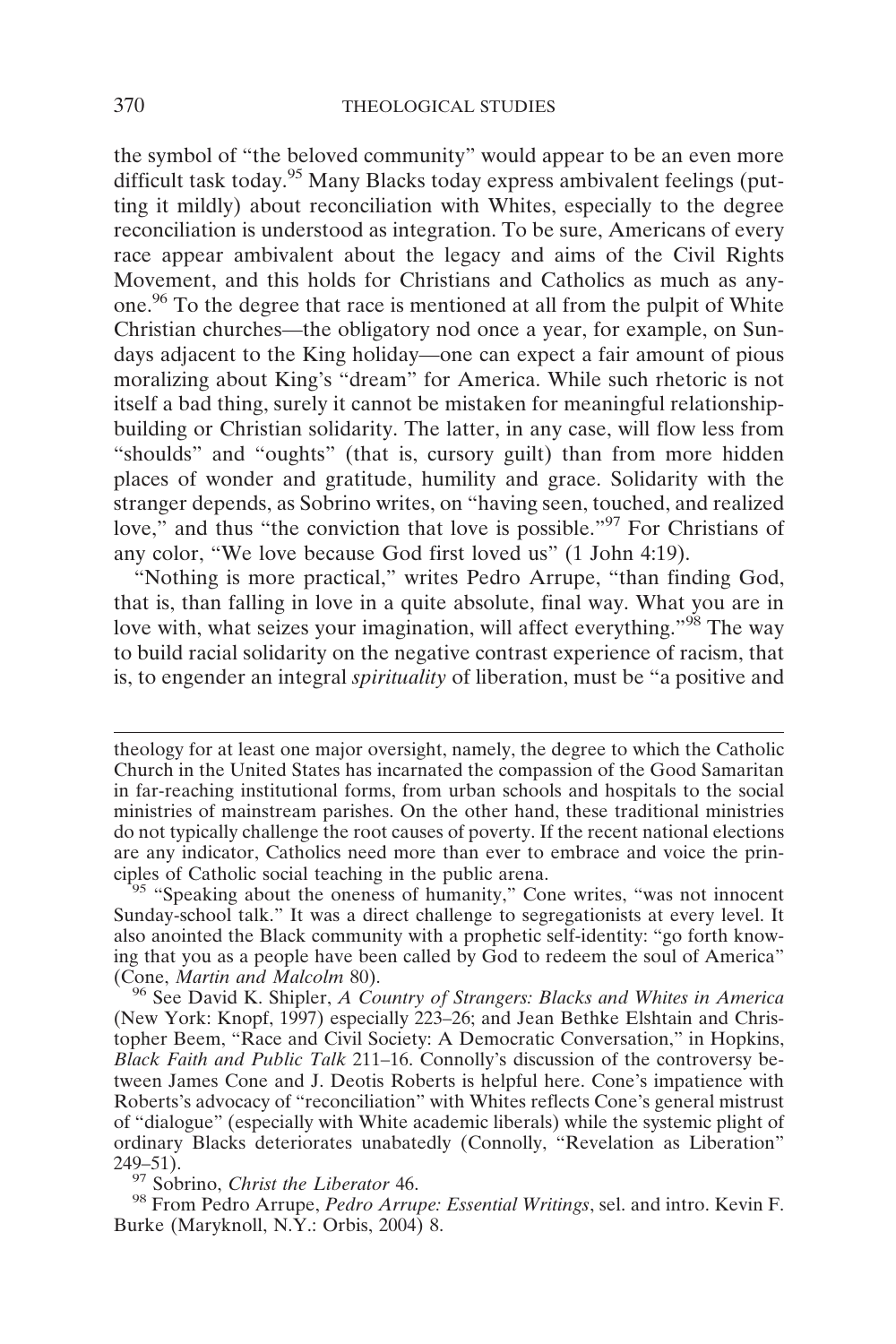inclusive language of shared goals," for what is being attacked in systemic racism is our common humanity.<sup>99</sup> What Christian faith-hope provides in response to racism is an eschatological vision, both already and not yet, for dwelling in and restoring that common humanity. Whether our pastoral and theological discourse aims to "seize" the imagination with Jesus' parables of the Reign of God, Rahner's vision of a graced world, Copeland's eschatological appeal to the "Mystical Body of Christ," King's dream of the "beloved community," or Vatican II's portrait of the pilgrim "people of God," in every case we are talking about "falling in love in a quite absolute, final way."<sup>100</sup>

Thus it seems to me that prior to any preconceived political or social agendas, prior to any speeches about integration, reconciliation, or even shared worship—which *is* crucial—simple physical *presence* is the greatest gift Christians can offer one another in a divided society. Christians on all sides must cross geographic, economic, and racial boundaries in order to simply be present to one another's experiences, to celebrate them and, indeed, some-

<sup>99</sup> Roger Haight, "White Privilege versus Racial Solidarity" (paper presented at the annual convention of the Catholic Theological Society of America, St. Louis, Mo., June 2005). While I have argued that the recognition of White privilege represents a crucial negative moment in the conscientization of Whites, I concur with Haight's suggestion that "White privilege," as a rhetorical symbol, falls short of generating a positive commitment to racial solidarity: "Solidarity is built upon a common anthropology. It requires an appeal to the *humanum*, a common human good; it cannot allow race, or gender, or class interests to supercede what we share in common" (ibid., citing M. Shawn Copeland, "Toward a Critical Christian Feminist Theology of Solidarity," in *Women and Theology*, ed. M. A. Hinsdale and P. H. Kaminski (Maryknoll, N.Y.: Orbis, 1995) 3–38, at 14–15, 29; see also Pramuk, "Living in the Master's House" 312–15, 326–29; O'Meara, "Toward a Subjective Theology of Revelation" 419, on solidarity (i.e., Christian ethics) as a "personal-

 $\frac{100}{100}$  The pregnancy of these symbols, it must be noted, and the safeguard against their mystification or overly innocent reading, resides in their capacity to communicate truth dialectally. Thus, in Copeland's reading, the "Mystical Body of Christ" is at once a "body of broken bones"; in the theology of Vatican II, the "people of God" is not a "perfect society" but a people still "on pilgrimage." These symbols make room, in other words, for the apprehension of both the "already" and the "not yet." Whether we are talking about individuals, institutions, or quotidian life in the United States, this dialectical or partially redeemed character of human experience is the "something more" that the language of "White privilege" fails to account for; its rhetoric of "denunciation" should therefore be paired with, not replaced by, symbols and narratives of "annunciation." In like dialectical manner, it should also be clear that "falling in love with God" (what King called "Godintoxication") is no naïve or sentimental plea for simply "loving Jesus," or for "brotherly love," with no thought of contrition or the demands of justice. While the Gospel does promise earthly fellowship and joy (as in Bethany)—and we should not easily dismiss this—it also leads to confrontation with power (as in Jerusalem) and communion at the foot of the cross. Again, a dialectical reading of any of the above symbols will bear out their constitutively prophetic and paschal dimensions.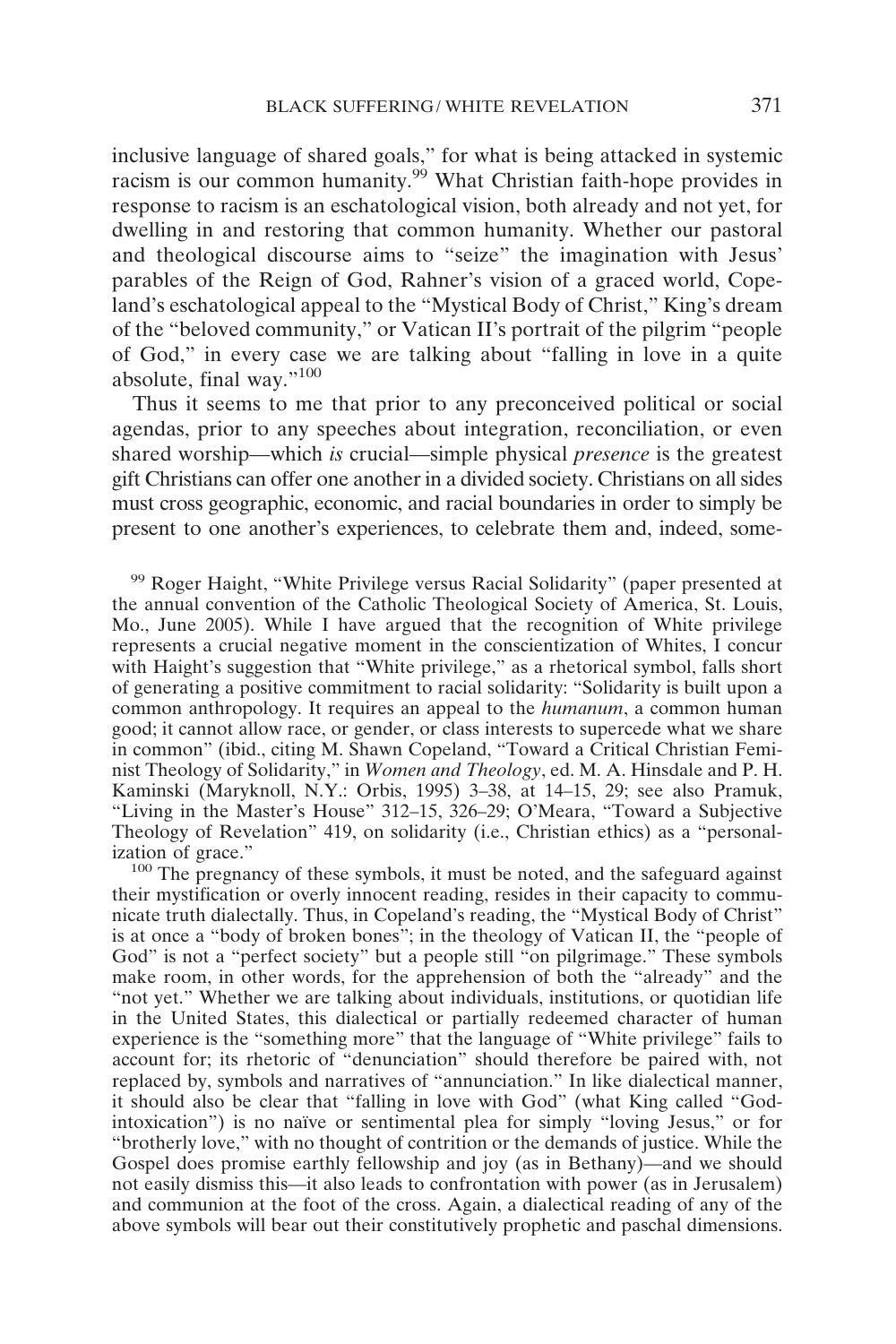times to mourn them. Again, Kozol presents an unassuming model. Even at one-tenth of the dramatic scale we find in his story, any serious movement by individuals and communities to make such "crossings over" constitutes a miracle of the first order, the dawning of a "first Christian generation."101

A range of factors, some toxic and others more benign, may explain (not necessarily justify) the paucity of relationships across racial lines in many communities. In addition to apathy and fear, cultural ignorance and outright racism, we should not underestimate the lack of invitation as a serious factor. The members of a family long divided against itself have to make conciliatory gestures if they are serious about healing. Again, solidarity is not a matter of preconceived agendas, that is, offering help (which risks condescension) or asking for help (which risks pawning dignity). The first step may be mustering enough courage for the smallest gesture or ritual of shared presence; by risking it we place ourselves in the path of grace. But if one thing is patently clear in the racially polarized landscape of the United States, time does not heal all wounds. If the churches (the corporate Body of Christ) are not the leaven for hospitality and communion across the color line—not uniformity, but unity in difference—who will be? From ecumenical Christian unity, new strength can arise to confront reality, grieve for it, and change it.

# **TRUTH/JUSTICE/RECONCILIATION ON THE OTHER SIDE**<sup>102</sup>

## **"Behold, the Judge is standing before the gates" (James 5:9)**

We turn, at last, to our hope for reconciliation "as it is in heaven"—our hope in solidarity with the living dead. Though they continue to be

<sup>101</sup> Gustavo Gutierrez, *A Theology of Liberation*, rev. ed., trans. and ed. Sr. Caridad Inda and John Eagleson (Maryknoll, N.Y.: Orbis, 1988) 116–20. Among many more hidden and unassuming examples that might be cited here—e.g., the witness of interracial friendships and families, vibrant integrated churches—one can point again to the Civil Rights Movement for evidence of the possibility of real communion across the color line in the United States, even if this experience of solidarity was imperfect, and its sacrifices yielded no political utopia. While resignation and cynicism are understandable, even sociologically justifiable in the face of deeply flawed outcomes, they are hardly worthy of our human and Christian calling. Prophetic religion calls human beings not only to see *what is* with open eyes, but also to see *what is possible* when human beings risk, in grace, the path of solidarity.

<sup>102</sup> The following reflections are limited to (and perhaps by) a Christian conceptual framework, even though Catholic eschatology envisages a salvation that reaches out to all persons and the whole of creation. Peter Phan has richly explored many of the themes addressed in this paper (e.g., veneration of the ancestors; the intermediate state) in an interreligious context. See Peter C. Phan, "Contemporary Context and Issues in Eschatology," *Theological Studies* 55 (1994) 507–36, and pertinent references therein.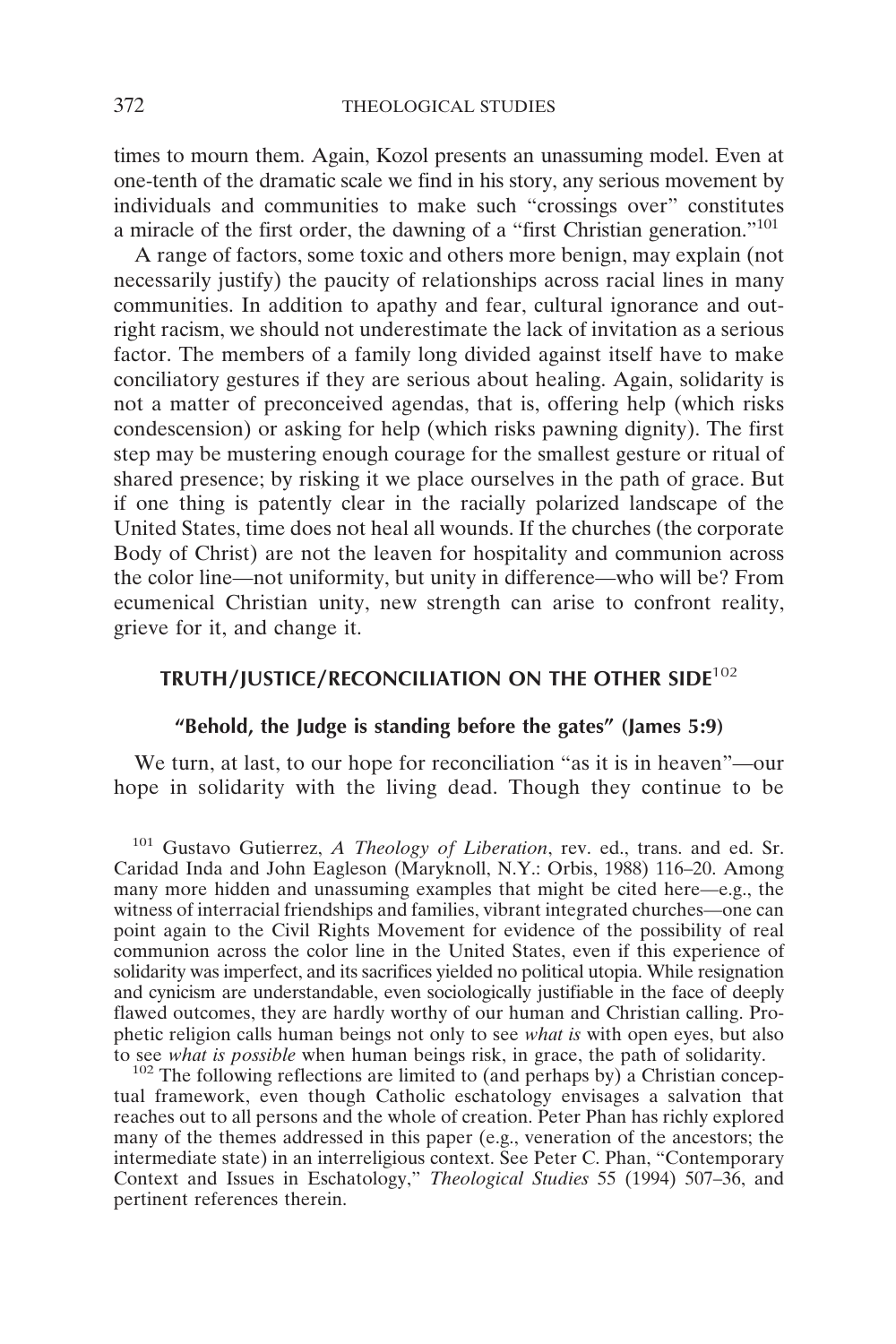mourned, we have also seen that the living dead are invoked and celebrated. They are "Presente!" Thus the Christian community trusts that their hope for the dead is to some degree already realized, though we cannot know what this means.

*"The tomb is empty, he is not here."* Surely we can dare to hope this much: Bernardo Rodriguez is utterly bathed in warm light, his eight-yearold body, crushed on this side, is now pulsing playfully with life on the other.103 Furthermore, when our lamentations are transformed by God's Spirit into protest and political praxis on behalf of human beings like Bernardo, the ancestors are further "reconciled" by the agency of the living. Their presence guides, fortifies, and blesses our work. On the other hand, it is right to suggest that as long as the structures that crucified them continue to deal death on this side of history, the dead remain restless and "unreconciled," and the real possibility of hell for the complacent abusers of life must be maintained. This is to acknowledge the always threatened, not-yet character of our hope. On the last day, the circle may be irretrievably broken.

But this seems not to be the final word for the living dead. The experience of resurrection reverberating across both sides of history gestures toward a divine love so gratuitous, so free and overwhelming, that the possibility of hell must at least be relativized by the evidently greater possibility of forgiveness. But how can we imagine "forgiveness" for those who mock God and abuse God's creation? Are we to imagine the God of the Bible granting such forgiveness by divine fiat, as it were, in splendid and royal isolation, without first requiring judgment and contrition before the offended? Given the breadth of our hope—of *God's* hope—for both justice and reconciliation, might not divine pardon somehow involve the agency of the ancestors, the victims themselves? Indeed, who can judge the complacent abusers of human life, who can bind or unbind them from their crimes before the divine Judge, if not their victims? Here I am trying to account for Sobrino's striking intuition that the crucified peoples offer not only "the challenge of and need for conversion" but also "light and salvation," "welcome and forgiveness."104

<sup>103</sup> The doctrine of the resurrection of the body is at its most profound when merged with the concrete memories of persons like Bernardo and Emmett Till, i.e., those whose bodies have been brutalized on this side of history. The vision of these glorified bodies on the other side will be wondrous and terrible indeed.

<sup>104</sup> Sobrino, *Christ the Liberator* 8. The hope embedded in this claim is stunning coming from a man who has seen his companions and tens of thousands of his fellow Salvadorans brutally murdered. On the topic of hope and resurrection Sobrino must therefore be read mystagogically, with humility and awe. It is important to note that he never separates "the crucified peoples" from the whole Christ-event. Thus the forgiveness offered by the crucified peoples "reverberates" in the same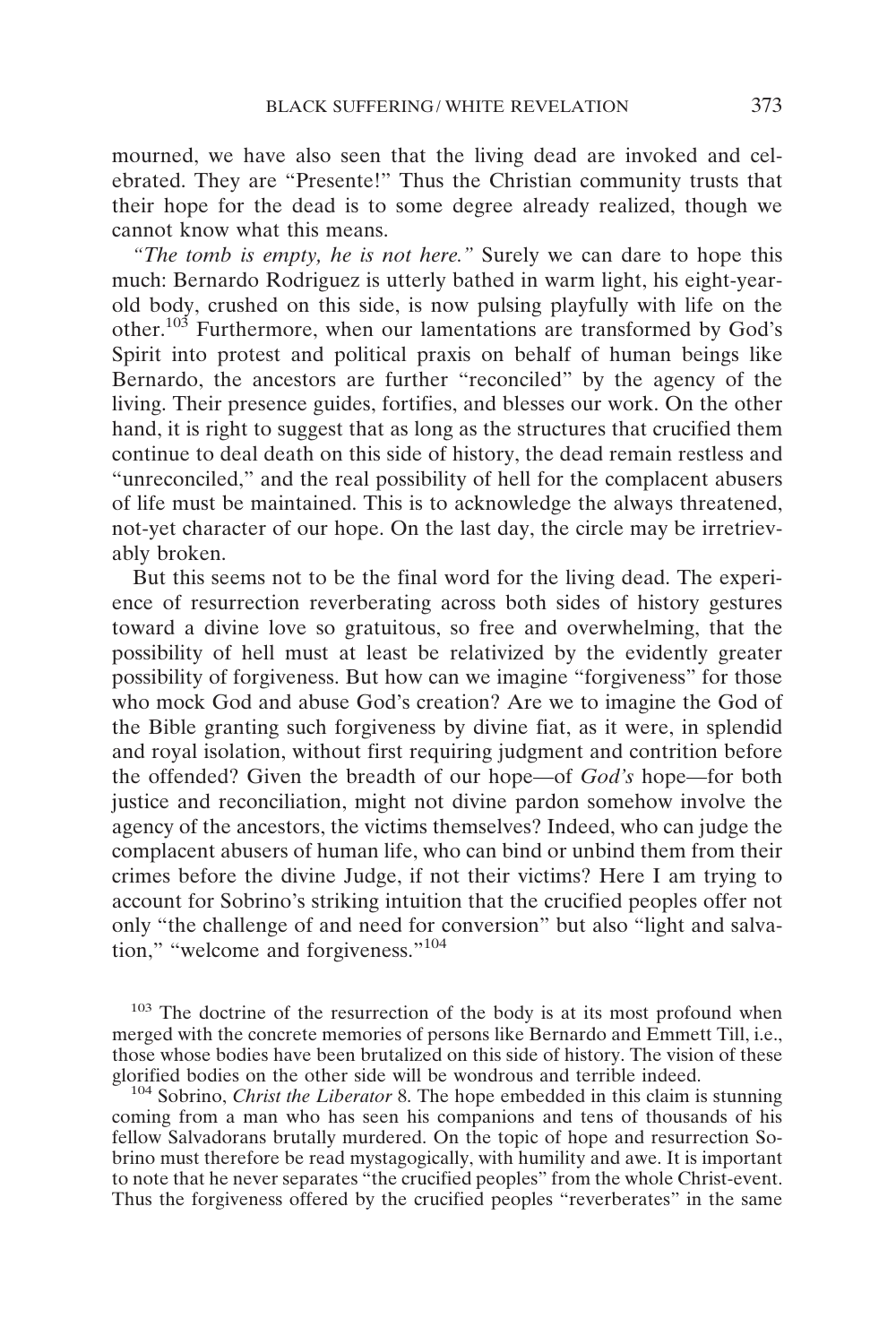The traditional Catholic doctrine of purgatory holds a certain credibility and latitude for "re-visioning" what is possible for reconciliation both *with* and *by* the living dead. The doctrine of purgatory posits "an intermediate state of purification between death and heaven that provides for the removal of remaining personal obstacles to the full enjoyment of eternal union with God." $105$  It seems to me that if all "obstacles" are to be removed prior to communion with God, the crucified and their crucifiers will have to meet again, face to face (1 Cor 13:12). What I suggest here is an eschatological moment, perhaps "in purgatory," that grants to the crucified peoples a subjectivity utterly denied them on this side of history, not excluding the freedom to forgive or condemn. Indeed, thinking about all of us, wherever we stand in the human mosaic, it is not only God who is seen "through a glass darkly" on this side of history. In the interest of full disclosure, as it were, it would seem most just (and terrible) if the purifying vision granted in death includes the *lumen gloriae* of all those ancestors, strangers, and enemies from whom we were sinfully divided in life. It would be the last (and perhaps also the first) truly *free* space we are given to be reconciled with one another, before the gates open into the heavenly banquet.<sup>106</sup>

Thirteen-year-old Anthony gestures spontaneously and intuitively toward the need for such a transitional "moment" or "healing place" when he says of heaven, the final destiny, "If you still feel lonely in your heart, or bitterness, you'll know that you're not there." Can we imagine that the ancestors, purified of all "bitterness" by God's reconciling love, await their former persecutors not with raised swords but with open hands? This is not to grant them the power to reconcile all things, which can belong only to God; it *is* to grant them the dignity of intercession and agency in the antechamber of salvation, where all earthly pretenses will be stripped away.107 To be clear, there is no evading here the searching power of the

<sup>107</sup> Recall *Lumen gentium* 49: those who have died "do not cease to intercede"

eschatological field as the forgiveness offered by Jesus on the cross (Luke 23:34). In fact Sobrino echoes what we have already seen in *Lumen gentium* no. 42: it is the martyrs who give "the greatest testimony of love to everyone, especially their

<sup>&</sup>lt;sup>105</sup> Joseph A. Dinoia, "Purgatory," in *HarperCollins Encyclopedia of Catholicism* 

<sup>1070.&</sup>lt;br><sup>106</sup> In his haunting "Last Testament," written several years before his execution in 1996 by extremists in Algiers, the Trappist monk Dom Christian De Cherge writes: "I have lived long enough to know that I share in the evil that seems, alas, to prevail in the world, and even in that which would strike me blindly. I should like, when the time comes, to have a space of lucidity which would enable me to beg forgiveness of God and of my fellow human beings, and at the same time to forgive with all my heart the one who would strike me down." Cited in *Monastic Interreligious Dialogue Bulletin* 55 (May 1996), at http://www.monasticdialog.com/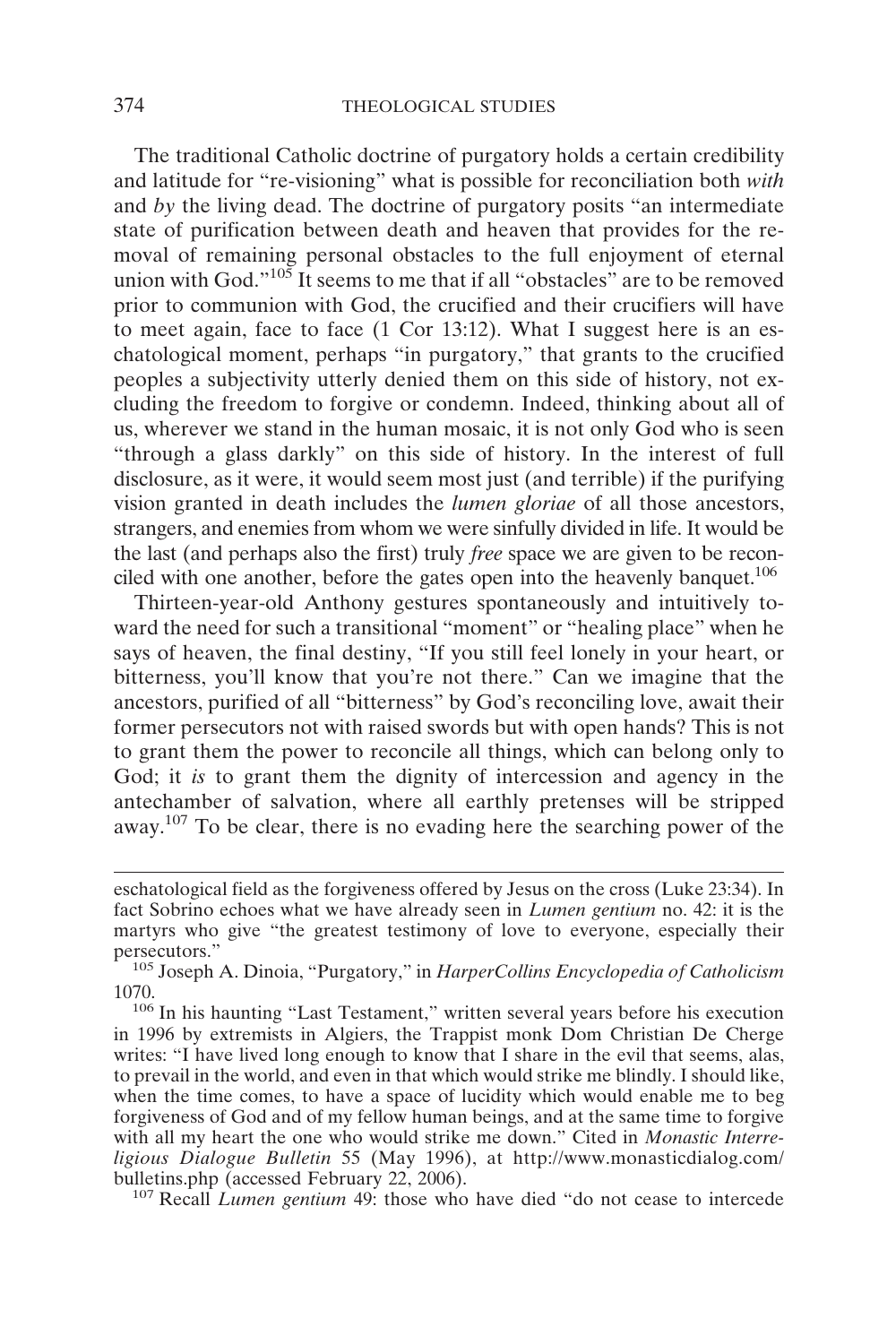divine light of justice, awesome and terrible. To the contrary: the vision of all the crucified peoples in their resurrected, glorified humanity will expose the earthly lie that we, in arrogant contempt for the God of life, could have ever stolen their humanity definitively away.<sup>108</sup>

"*Tear off the disguise of wild delusion; let the crimes be seen naked, weighed naked, judged naked*."<sup>109</sup> Might purgatory be that final and necessary confrontation of *all* sinners with the disturbing light of reality, the liberating exposure of penance, the narrow gate to unbounded communion and salvation?<sup>110</sup>

 $108$ <sup>108</sup> Recalling Keller's commentary on the Ghost Dance (n. 39 above), purgatory "will *feel* like hell" to those who have perpetrated and benefited most from injustice.

<sup>109</sup> Augustine, *City of God* 3.14. Compare Merton on "mystical death": "This ghastly emptying, this inexorable gutting of our own appalling nonentity, takes place under the piercing light of the revealed word, the light of infinite Truth. But it is something far more terrible still: we find ourselves eviscerated by our own ingratitude, under the eves of Mercy" (Bread in the Wilderness 120).

<sup>110</sup> This is admittedly to reconstruct the traditional paradigm, since "Purgatory is not an opportunity for conversion where none has transpired in earthly life" (Dinoia, "Purgatory" 1070). In defense of the "re-visioning" of purgatory suggested here—i.e., as the gateway to a possible *apokatastasis*—I would submit that the apophatic character of all eschatological statements allows for a certain free play of hope and imagination with regard to the *eschaton*. But one can and should provide more reasons than this for such a hope.

First, the hope for universal salvation might function as an opiate (or liberal platitude) if it were not suggested from the point of view of the victims, which is precisely how I read the eschatology of Jon Sobrino. By all empirical and reasonable accounts, Sobrino's reconciling vision would appear humanly impossible outside of a deep experience of divine mercy, an experience of resurrection that can imagine liberation even for "the crucifiers." Sobrino is supported at least tangentially on this point by Niebuhr, who insists that genuine repentance is made possible "only if the judgment overhanging man is known to be prompted by love and to be crowned by forgiveness" (Niebuhr, *Faith and History* 144); so also Augustine, for whom "God's justice can mean, not the rewarding of human beings according to what is properly 'theirs' on the basis of merit, but fidelity to God's own promises of grace, without respect to merit" (Eugene TeSelle, *Living in Two Cities: Augustinian Trajectories in Political Thought* [Scranton: University of Scranton, 1998] 85).

Second, Niebuhr and Sobrino insist that forgiveness presumes penance. Considering the extreme case—e.g., Ku Klux Klan members, German SS officers, teenaged paramilitaries in El Salvador—we might ask whether all the "crucifiers" have been free enough of the contradictions in their situation to grasp the horror of their

with the Father for us." We find the same belief strikingly expressed in a letter Merton wrote to Japanese Buddhist scholar D. T. Suzuki (April 11, 1959), in which Merton offers an act of contrition to the East for "the huge burden of the sins of the Western World": "The victims of Hiroshima and Nagasaki are before me and beside me every day when I say Mass. I pray for them and I feel they intercede for me before God" (Thomas Merton, *The Hidden Ground of Love*, ed. William Shan-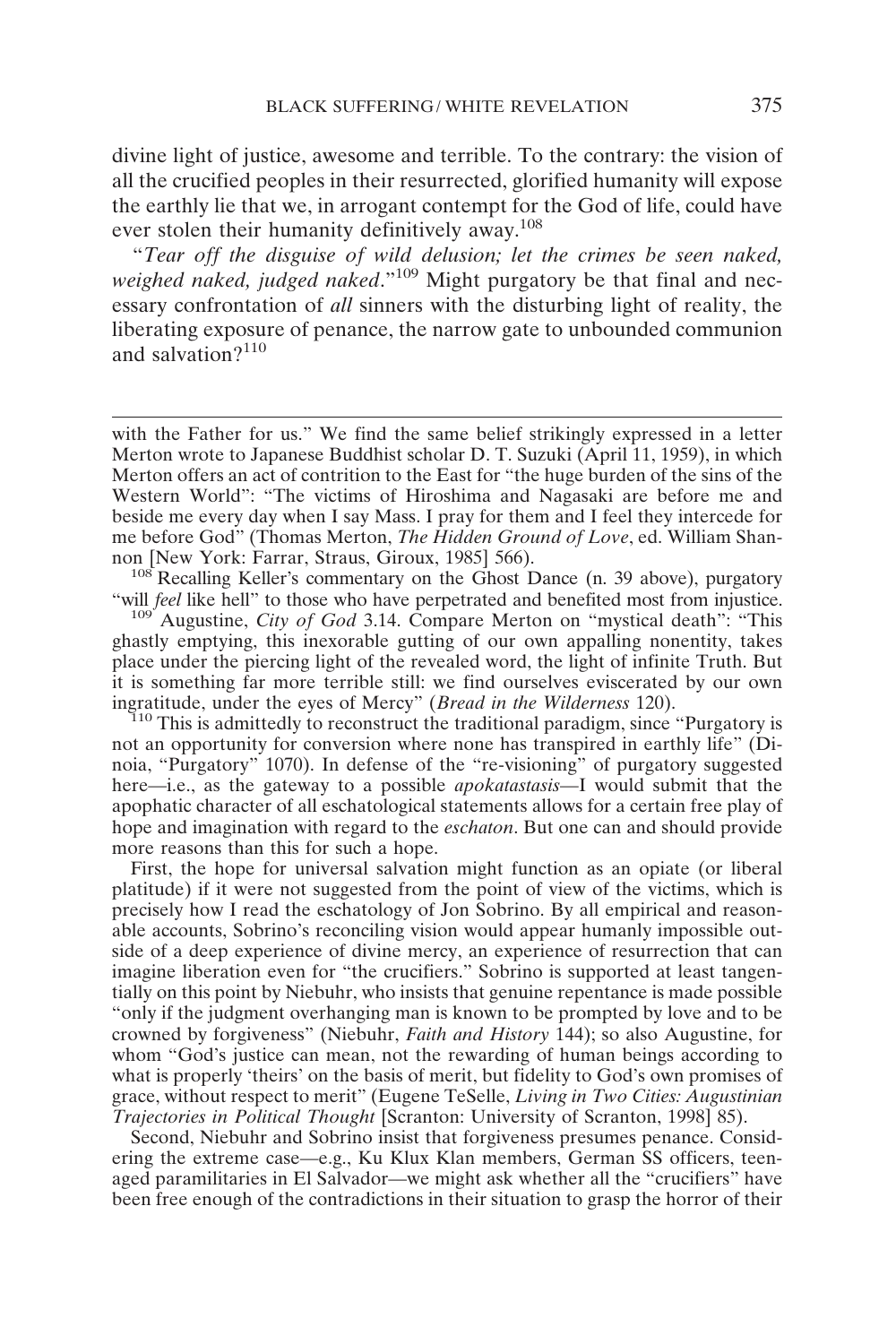#### **CONCLUSION**

## **"No one will look at you from the outside. People will see you from the inside."**

The words, "I am sorry" presume a recipient, even when uttered in silent, solitary prayer. Much of what I have done in these pages is to argue for the real presence of the recipient. On the other side of visible history, as it were, we have called them "the living dead," "the ancestors," and "the Black cloud of witnesses." On this side, we have called them "the beloved community," "the people of God," and the "church." Our conceptual framework has been "realized eschatology," "mystical-political solidarity," and "communion with the dead," theological symbols resonant with "the Catholic imagination." The corporate experience shaping this imagination has been identified as the remembrance, in word and deed, of the life, death, and resurrection of Jesus Christ: "God raised a crucified man, and since then there is hope for the crucified."<sup>111</sup>

The danger in speaking of "strange fruit" and "crucified peoples," of course, is to forget that the victims of history do not want to be crucified, least of all for our spiritual edification.<sup>112</sup> They want to be taken down they have long been trying to take themselves down—from their crosses

Indeed, the a priori intimacy with one's own guilt first, i.e., the utter lack of pretense or self-validating complacency in Catholic writers like Greene and Flannery O'Connor is surely one of the most appealing and "revelatory" aspects of their work. The paradigmatic instance of this is the much-discussed vision of Ruby Turpin that concludes O'Connor's short story, "Revelation": "Yet she could see by their shocked and altered faces that even their virtues were being burned away." O'Connor herself called Ruby's revelation "purgatorial." It is "the closest O'Connor came to a theology of liberation" (Lucretia B. Yaghjian, "Flannery O'Connor's Use of Symbol, Roger Haight's Christology, and the Religious Writer,"<br>Theological Studies 63 [2002] 268–301, at 297).

<sup>111</sup> Sobrino, *Christ the Liberator* 43.<br><sup>112</sup> Catherine Keller writes with poignancy of activist Marta Benevides who works among the poorest of El Salvador's indigenous people: "After nearly two decades of struggling at home and in exile, she declares she 'does not want to be a redeemer' and 'does not want to be crucified'" (Keller, *Apocalypse Now and Then* 279).

actions even partially, much less to conceive of "conversion" or "penance" on this side of history. In the same vein Graham Greene has said: "If we want God's mercy to flash before the eyes of unbelievers, they must see that it is granted to the most degraded of human beings" (Henry J. Donaghy, ed., *Conversations with Graham Greene*, ed. [Jackson: University of Mississippi, 1992] 18). Implicit in Greene's intuition is not only a robust doctrine of God's mercy, but also an equally robust doctrine of original or structural sin. In other words, we may presume with Greene that *nobody* will be exempt from the need for penance and reconciliation with *somebody* on the other side of history.